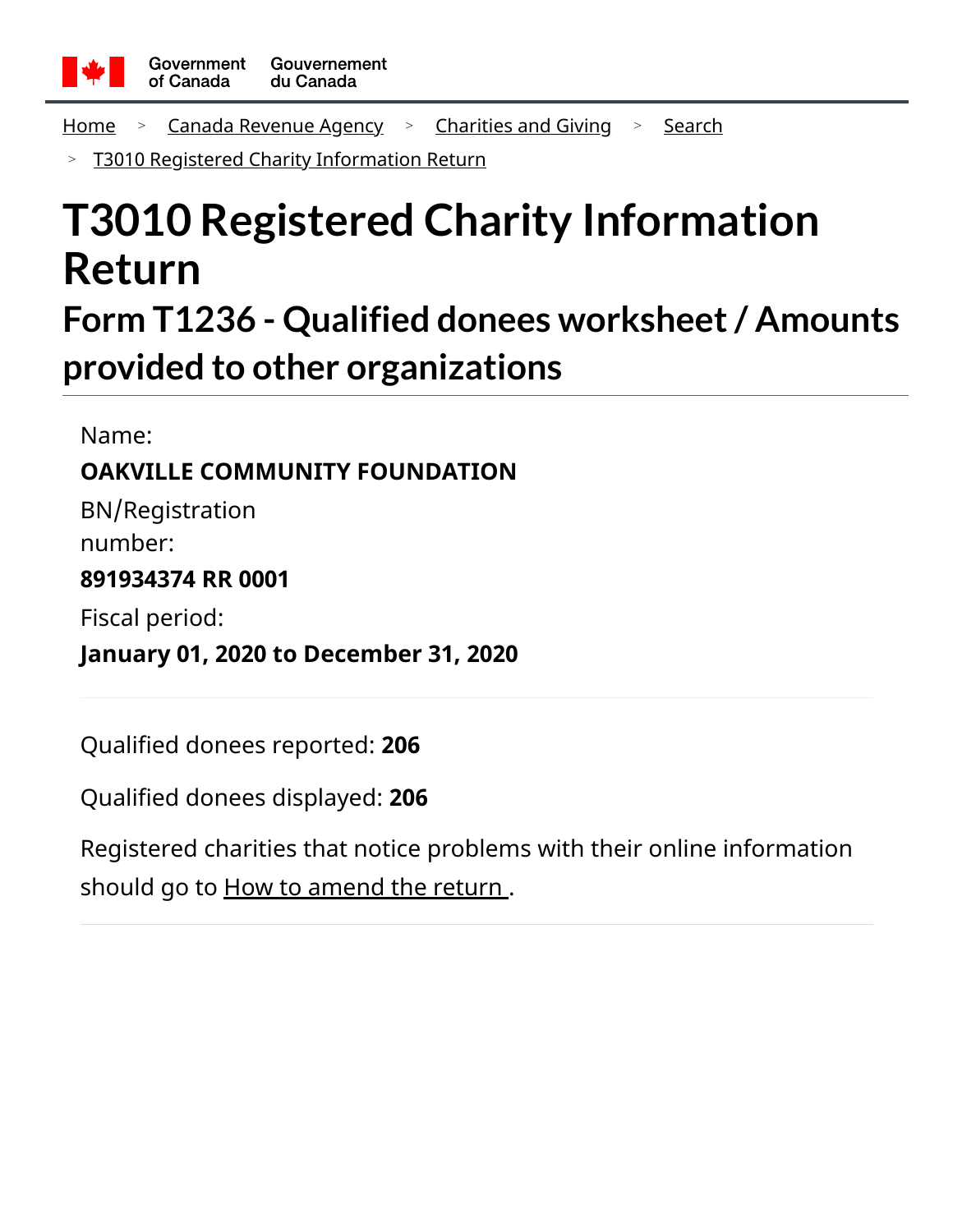Name of organization: **Oakville Hospital Foundation** Associated charity: Business number/Registration number: **131453490RR0001** City: **Oakville** Province/Territory: **ON** Amounts of non-cash gifts: Total amount of gifts: **CAN\$ 446,357.00**

#### **Qualified donee # 2**

Name of organization: **Sheridan College** Associated charity: Business number/Registration number: **107976565RR0002** City: **Oakville** Province/Territory: **ON** Amounts of non-cash gifts: Total amount of gifts: **CAN\$ 409,793.00**

#### **Qualified donee # 3**

Name of organization: **Acclaim Health** Associated charity: Business number/Registration number: **119284602RR0001** City: **Oakville** Province/Territory: **ON** Amounts of non-cash gifts: Total amount of gifts: **CAN\$ 292,549.00**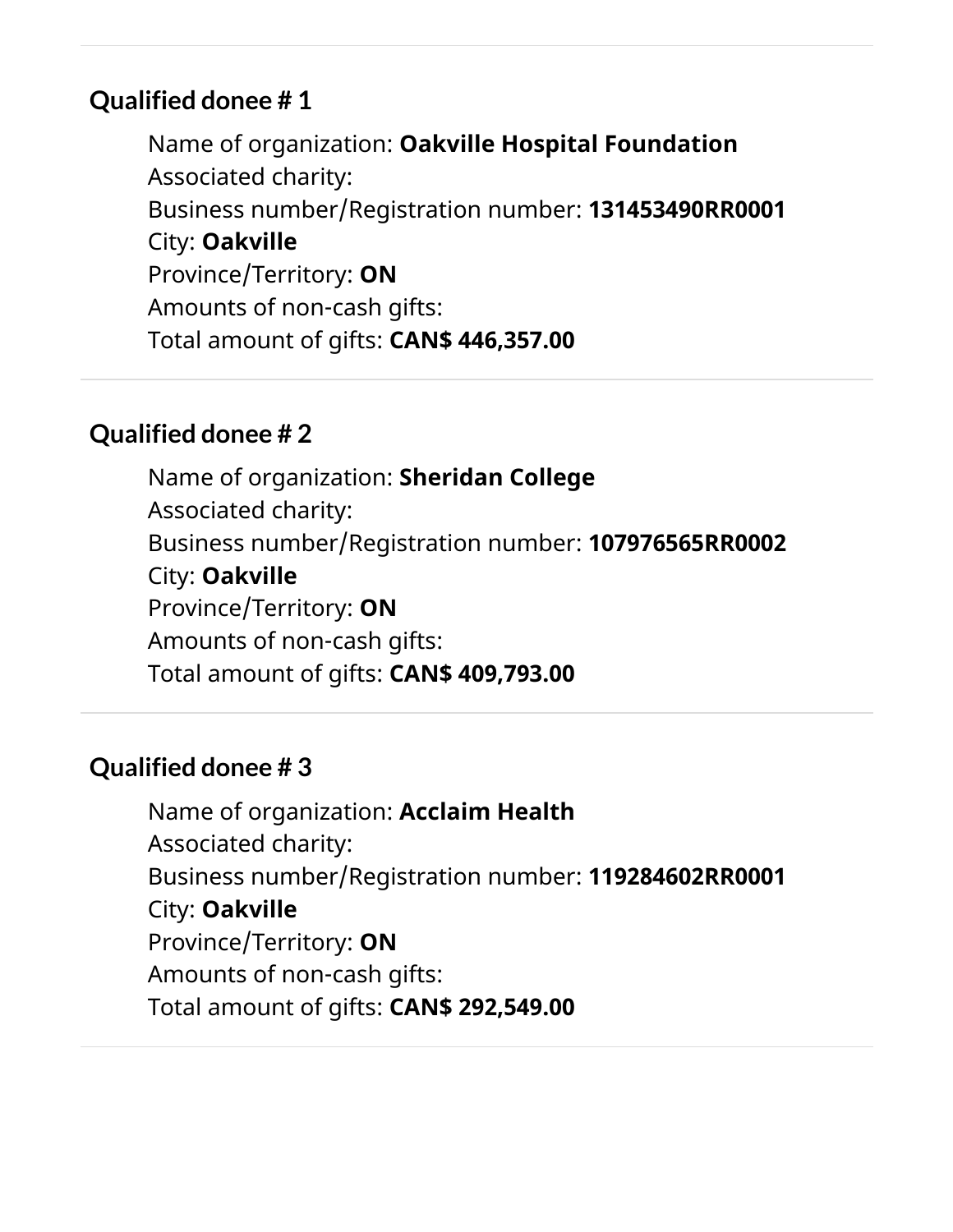Name of organization: **Juvenile Diabetes Research Foundation Canada - National** Associated charity: Business number/Registration number: **118976604RR0001** City: **Makrham** Province/Territory: **ON** Amounts of non-cash gifts: Total amount of gifts: **CAN\$ 194,860.00**

#### **Qualified donee # 5**

Name of organization: **Food For Life Canada** Associated charity: Business number/Registration number: **890943772RR0001** City: **Burlington** Province/Territory: **ON** Amounts of non-cash gifts: Total amount of gifts: **CAN\$ 184,500.00**

#### **Qualified donee # 6**

Name of organization: **Community Living Oakville** Associated charity: Business number/Registration number: **107790552RR0001** City: **Oakville** Province/Territory: **ON** Amounts of non-cash gifts: Total amount of gifts: **CAN\$ 175,623.00**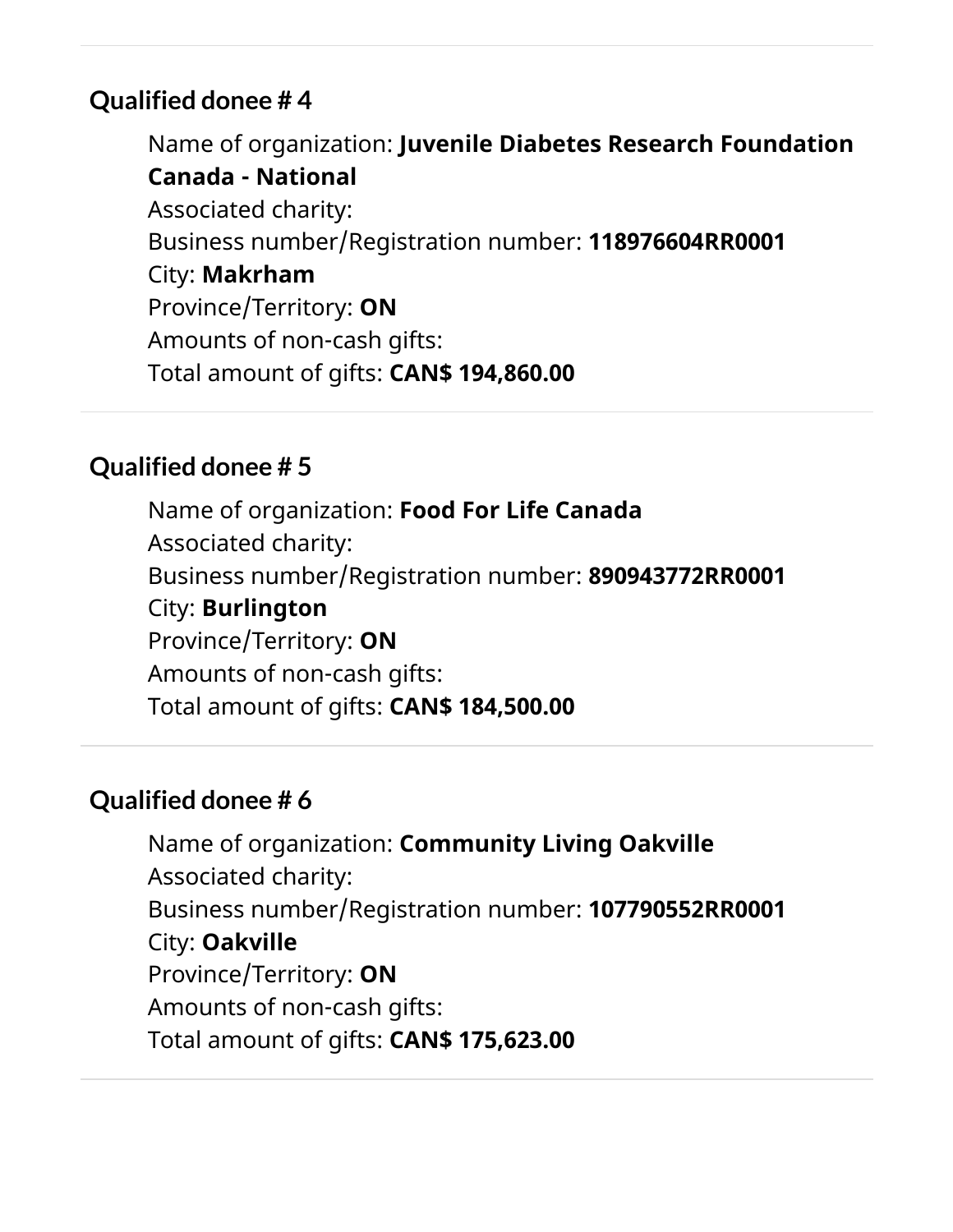Name of organization: **Kerr Street Mission** Associated charity: Business number/Registration number: **897106845RR0001** City: **Oakville** Province/Territory: **ON** Amounts of non-cash gifts: Total amount of gifts: **CAN\$ 137,799.00**

#### **Qualified donee # 8**

Name of organization: **Burlington Foundation** Associated charity: Business number/Registration number: **857812739RR0001** City: **Burlington** Province/Territory: **ON** Amounts of non-cash gifts: Total amount of gifts: **CAN\$ 125,892.00**

#### **Qualified donee # 9**

Name of organization: **Wellspring Birmingham Gilgan House** Associated charity: Business number/Registration number: **892728940RR0001** City: **Oakville** Province/Territory: **ON** Amounts of non-cash gifts: Total amount of gifts: **CAN\$ 113,956.00**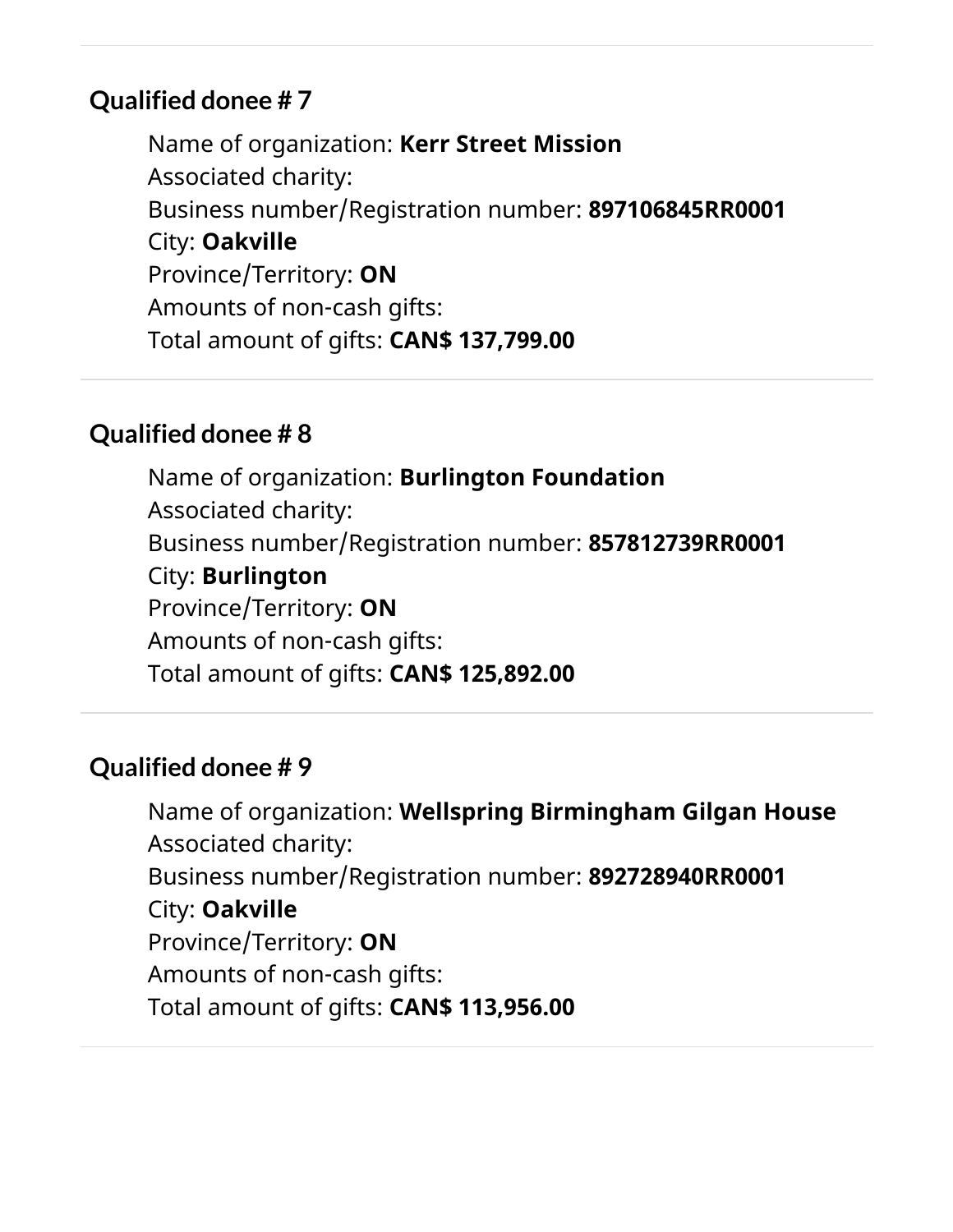Name of organization: **Juvenile Diabetes Research Foundation Canada -Toronto** Associated charity: Business number/Registration number: **118976604RR0001** City: **North York** Province/Territory: **ON** Amounts of non-cash gifts: Total amount of gifts: **CAN\$ 100,000.00**

## **Qualified donee # 11**

Name of organization: **Oakville Meals on Wheels** Associated charity: Business number/Registration number: **129950515RR0001** City: **Oakville** Province/Territory: **ON** Amounts of non-cash gifts: Total amount of gifts: **CAN\$ 98,333.00**

## **Qualified donee # 12**

Name of organization: **Fare Share Food Bank (Oakville) Inc** Associated charity: Business number/Registration number: **131736662RR0001** City: **Oakville** Province/Territory: **ON** Amounts of non-cash gifts: Total amount of gifts: **CAN\$ 92,000.00**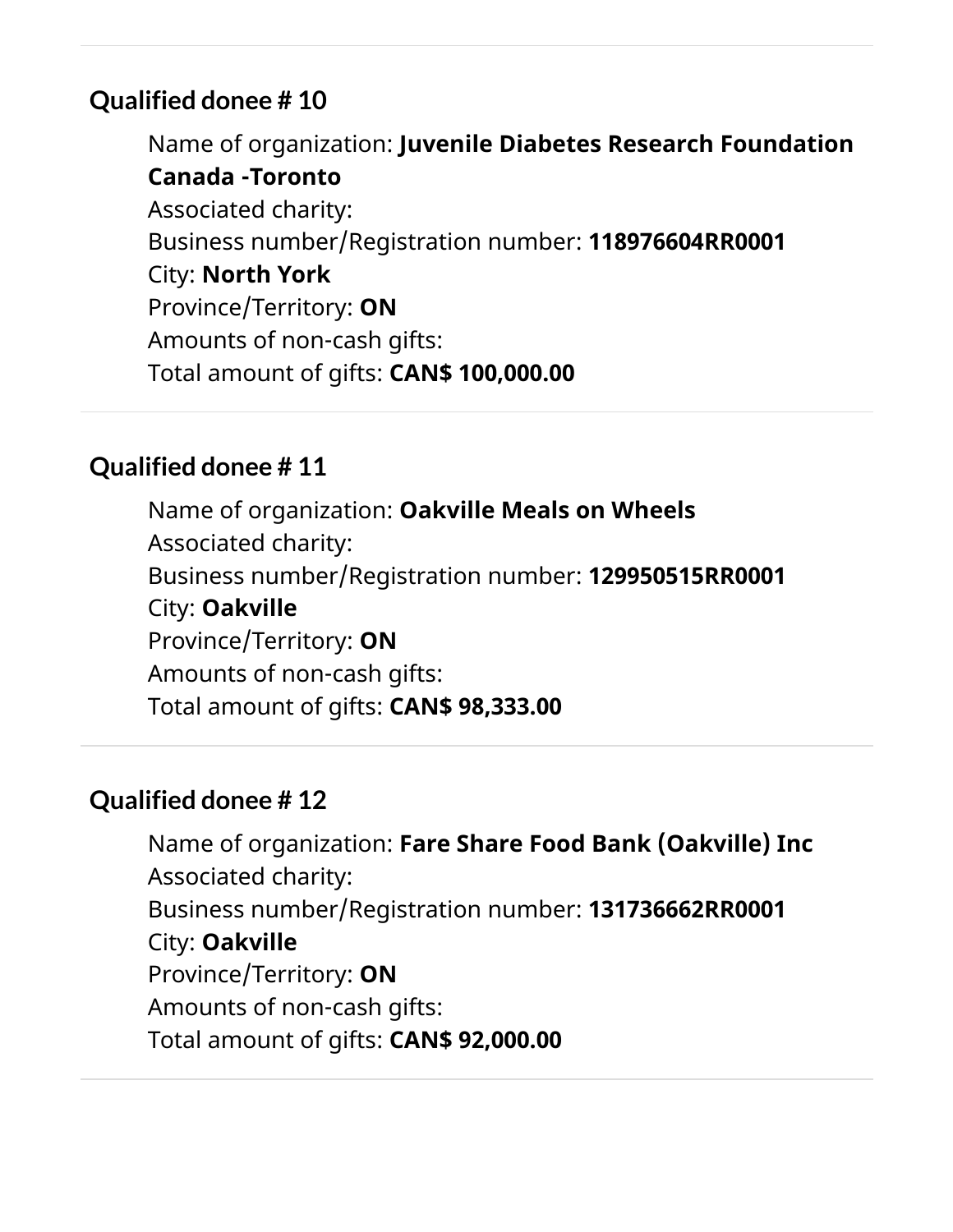Name of organization: **The Community Foundation of Mississauga** Associated charity: Business number/Registration number: **892395112RR0001** City: **Mississauga** Province/Territory: **ON** Amounts of non-cash gifts: Total amount of gifts: **CAN\$ 91,456.00**

## **Qualified donee # 14**

Name of organization: **United Way Halton & Hamilton** Associated charity: Business number/Registration number: **107462988RR0001** City: **Hamilton** Province/Territory: **ON** Amounts of non-cash gifts: Total amount of gifts: **CAN\$ 90,755.00**

## **Qualified donee # 15**

Name of organization: **Home Suite Hope** Associated charity: Business number/Registration number: **896568417RR0001** City: **Oakville** Province/Territory: **ON** Amounts of non-cash gifts: Total amount of gifts: **CAN\$ 87,542.00**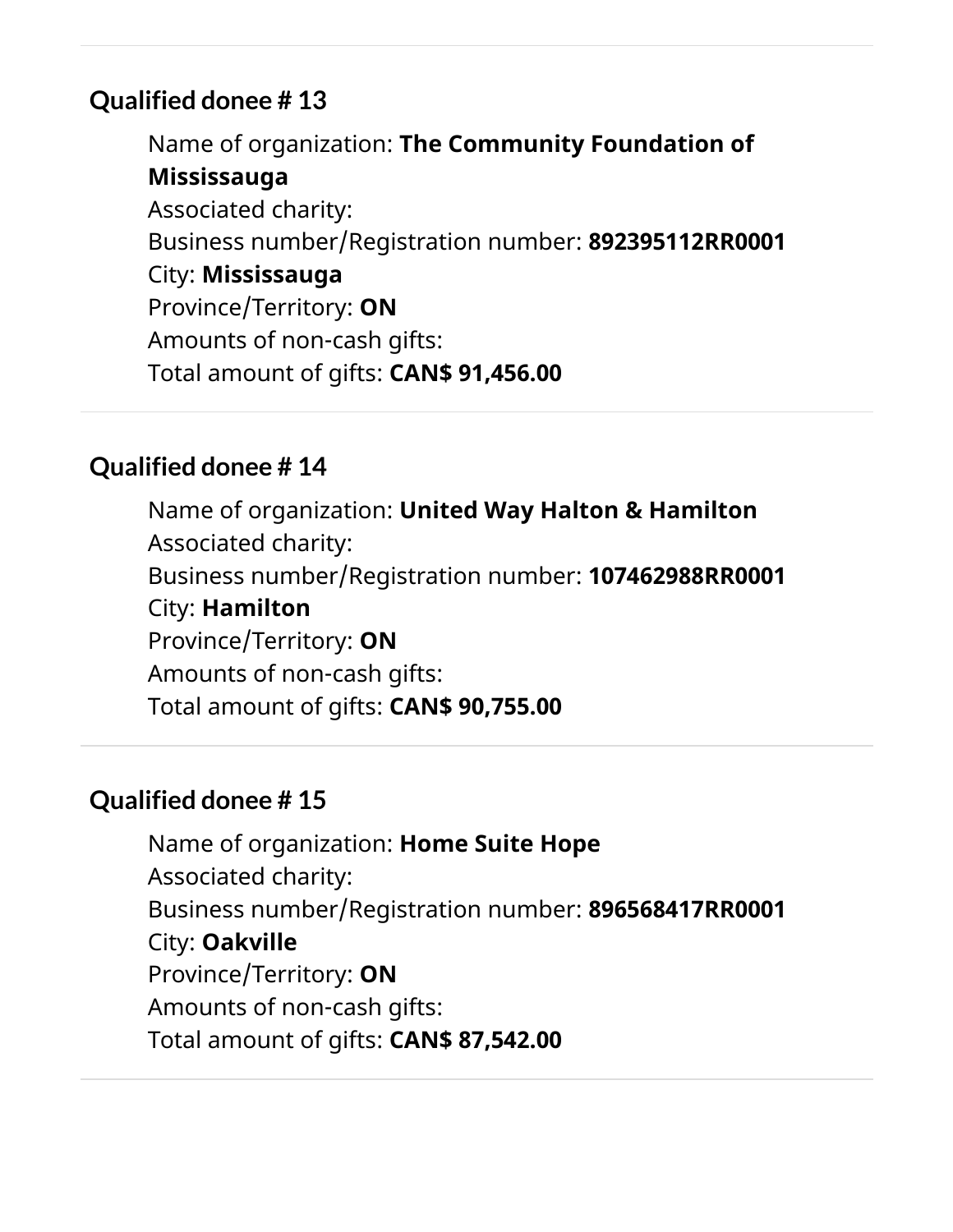Name of organization: **Salvation Army Lighthouse Shelter** Associated charity: Business number/Registration number: **107951618RR0307** City: **Oakville** Province/Territory: **ON** Amounts of non-cash gifts: Total amount of gifts: **CAN\$ 87,240.00**

#### **Qualified donee # 17**

Name of organization: **Canadian Caribbean Association of Halton** Associated charity: Business number/Registration number: **887892446RR0001** City: **Oakville** Province/Territory: **ON** Amounts of non-cash gifts: Total amount of gifts: **CAN\$ 86,093.00**

## **Qualified donee # 18**

Name of organization: **McGill University** Associated charity: Business number/Registration number: **119128981RR0001** City: **Montreal** Province/Territory: **QC** Amounts of non-cash gifts: Total amount of gifts: **CAN\$ 85,000.00**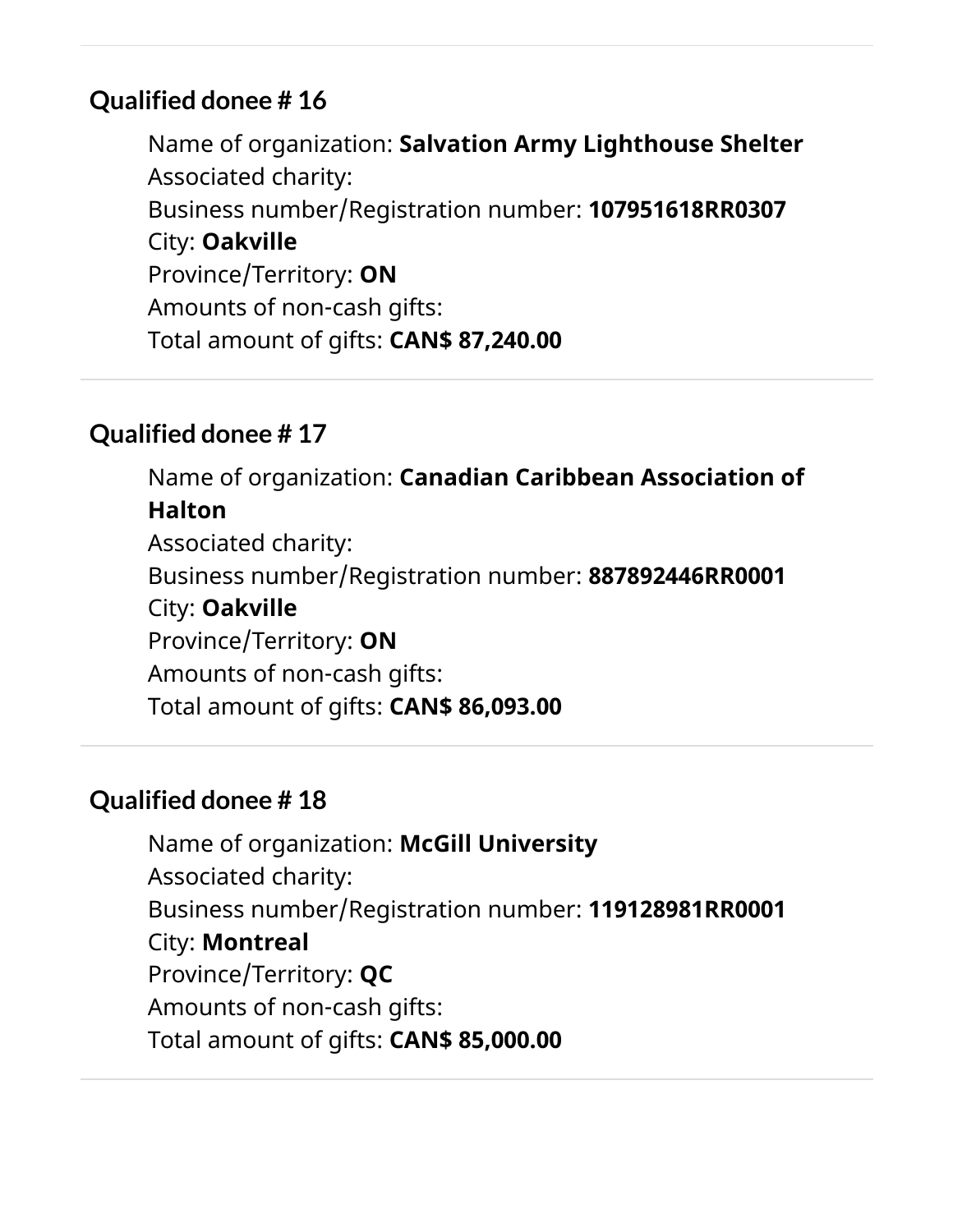Name of organization: **Brampton and Area Community Foundation** Associated charity: Business number/Registration number: **861989465RR0001** City: **Caledon** Province/Territory: **ON** Amounts of non-cash gifts: Total amount of gifts: **CAN\$ 78,562.00**

## **Qualified donee # 20**

Name of organization: **The Lighthouse Program for Grieving Children** Associated charity: Business number/Registration number: **861059715RR0001** City: **Oakville** Province/Territory: **ON** Amounts of non-cash gifts: Total amount of gifts: **CAN\$ 74,036.00**

#### **Qualified donee # 21**

Name of organization: **Halton Women's Place** Associated charity: Business number/Registration number: **107462558RR0001** City: **Burlington** Province/Territory: **ON** Amounts of non-cash gifts: Total amount of gifts: **CAN\$ 73,164.00**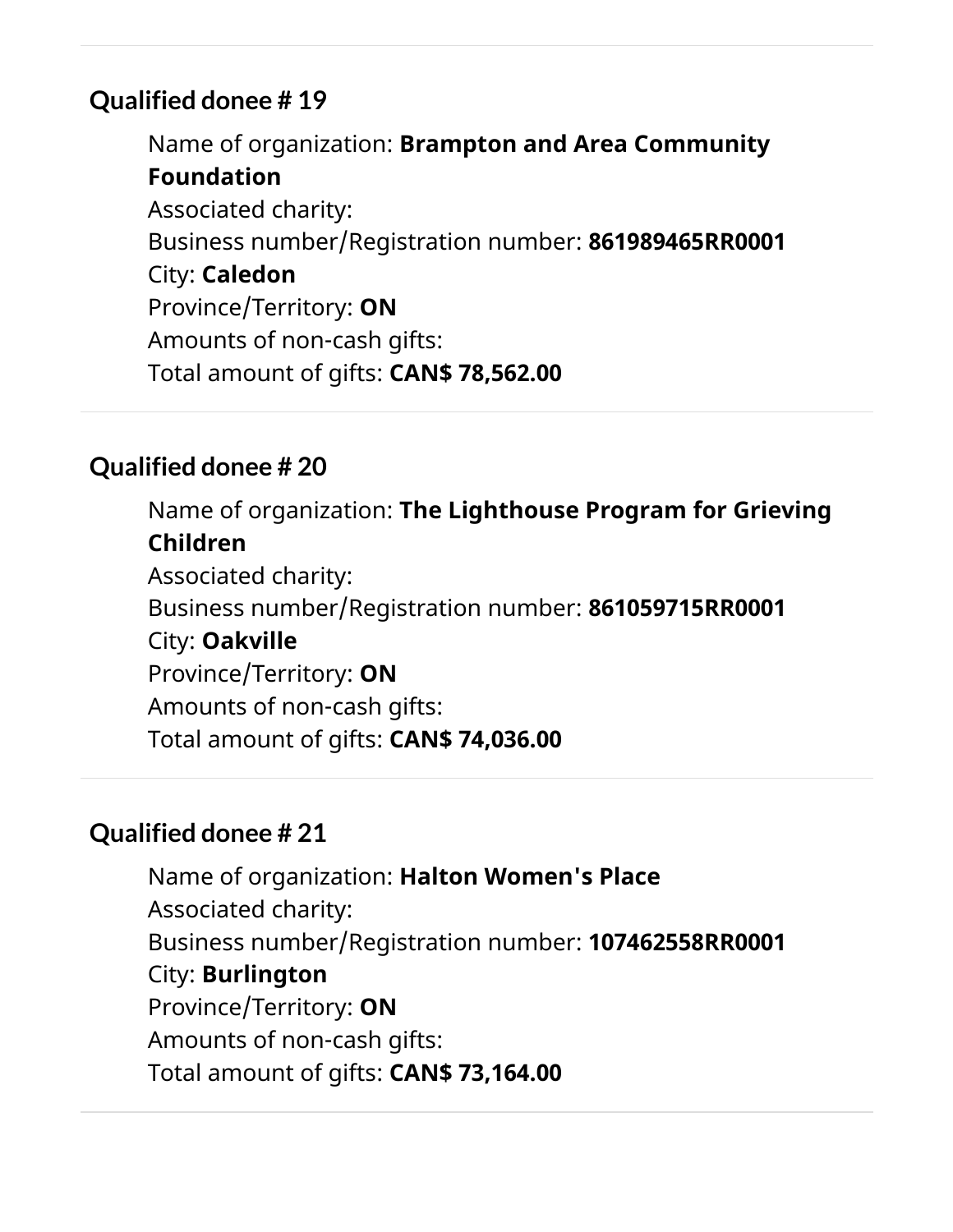Name of organization: **Lions Foundation of Canada - Dog Guides** Associated charity: Business number/Registration number: **118837046RR0001** City: **Oakville** Province/Territory: **ON** Amounts of non-cash gifts: Total amount of gifts: **CAN\$ 72,376.00**

## **Qualified donee # 23**

Name of organization: **Safetynet Children & Youth Charities** Associated charity: Business number/Registration number: **853458966RR0001** City: **Oakville** Province/Territory: **ON** Amounts of non-cash gifts: Total amount of gifts: **CAN\$ 69,251.00**

## **Qualified donee # 24**

Name of organization: **Salaheddin Islamic Centre Inc** Associated charity: Business number/Registration number: **891127375RR0001** City: **Oakville** Province/Territory: **ON** Amounts of non-cash gifts: Total amount of gifts: **CAN\$ 67,600.00**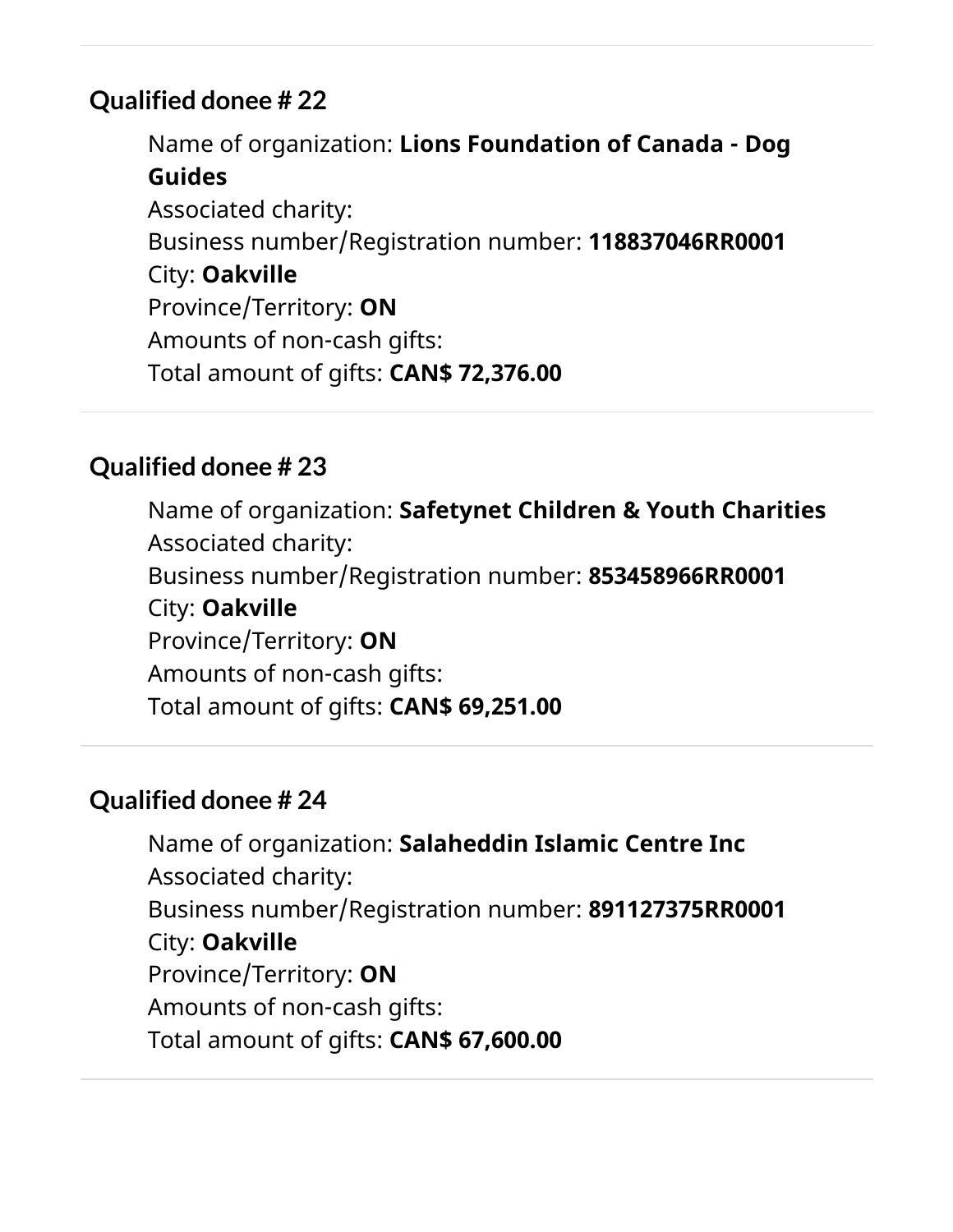Name of organization: **ErinoakKids Centre for Treatment and Development** Associated charity: Business number/Registration number: **118901446RR0001** City: **Mississauga** Province/Territory: **ON** Amounts of non-cash gifts: Total amount of gifts: **CAN\$ 59,652.00**

#### **Qualified donee # 26**

Name of organization: **Front Line Outreach** Associated charity: Business number/Registration number: **827492901RR0001** City: **Oakville** Province/Territory: **ON** Amounts of non-cash gifts: Total amount of gifts: **CAN\$ 55,919.00**

## **Qualified donee # 27**

Name of organization: **STRIDE (Supported Training and Rehabilitation in Diverse En** Associated charity: Business number/Registration number: **107462566RR0001** City: **Milton** Province/Territory: **ON** Amounts of non-cash gifts: Total amount of gifts: **CAN\$ 52,500.00**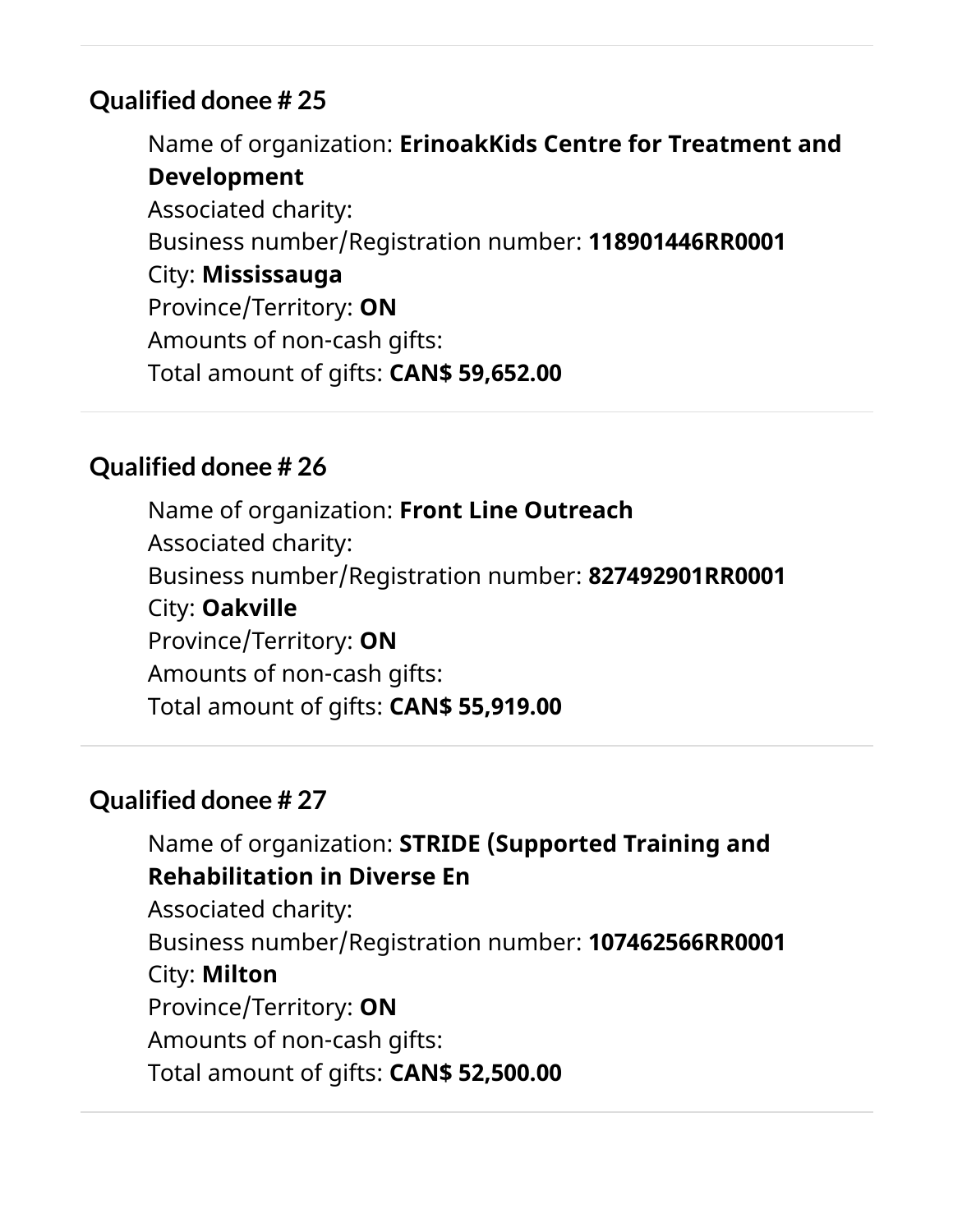Name of organization: **Support House** Associated charity: Business number/Registration number: **103966529RR0001** City: **Oakville** Province/Territory: **ON** Amounts of non-cash gifts: Total amount of gifts: **CAN\$ 52,500.00**

#### **Qualified donee # 29**

Name of organization: **Community Foundation of Halton North** Associated charity: Business number/Registration number: **861971257RR0001** City: **Milton** Province/Territory: **ON** Amounts of non-cash gifts: Total amount of gifts: **CAN\$ 51,043.00**

## **Qualified donee # 30**

Name of organization: **Centre for Addiction and Mental Health (CAMH) Foundation** Associated charity: Business number/Registration number: **106932320RR0001** City: **Toronto** Province/Territory: **ON** Amounts of non-cash gifts: Total amount of gifts: **CAN\$ 50,000.00**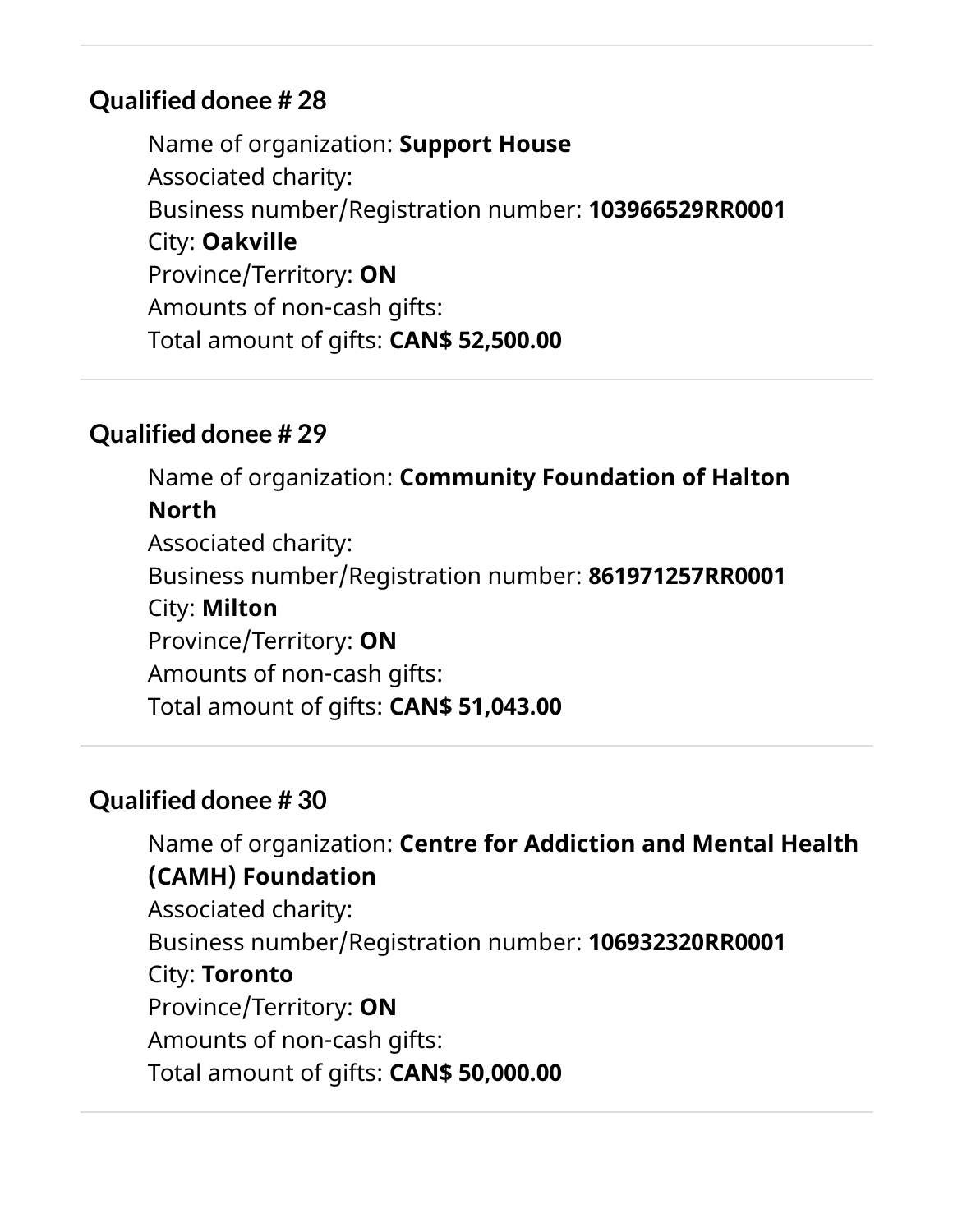Name of organization: **William Osler Health System Foundation** Associated charity: Business number/Registration number: **129965133RR0001** City: **Brampton** Province/Territory: **ON** Amounts of non-cash gifts: Total amount of gifts: **CAN\$ 50,000.00**

## **Qualified donee # 32**

Name of organization: **Brant Community Foundation** Associated charity: Business number/Registration number: **883564494RR0001** City: **Brantford** Province/Territory: **ON** Amounts of non-cash gifts: Total amount of gifts: **CAN\$ 48,430.00**

## **Qualified donee # 33**

Name of organization: **Big Brothers Big Sisters of Halton and Hamilton** Associated charity: Business number/Registration number: **106792989RR0001** City: **Oakville** Province/Territory: **ON** Amounts of non-cash gifts: Total amount of gifts: **CAN\$ 47,418.00**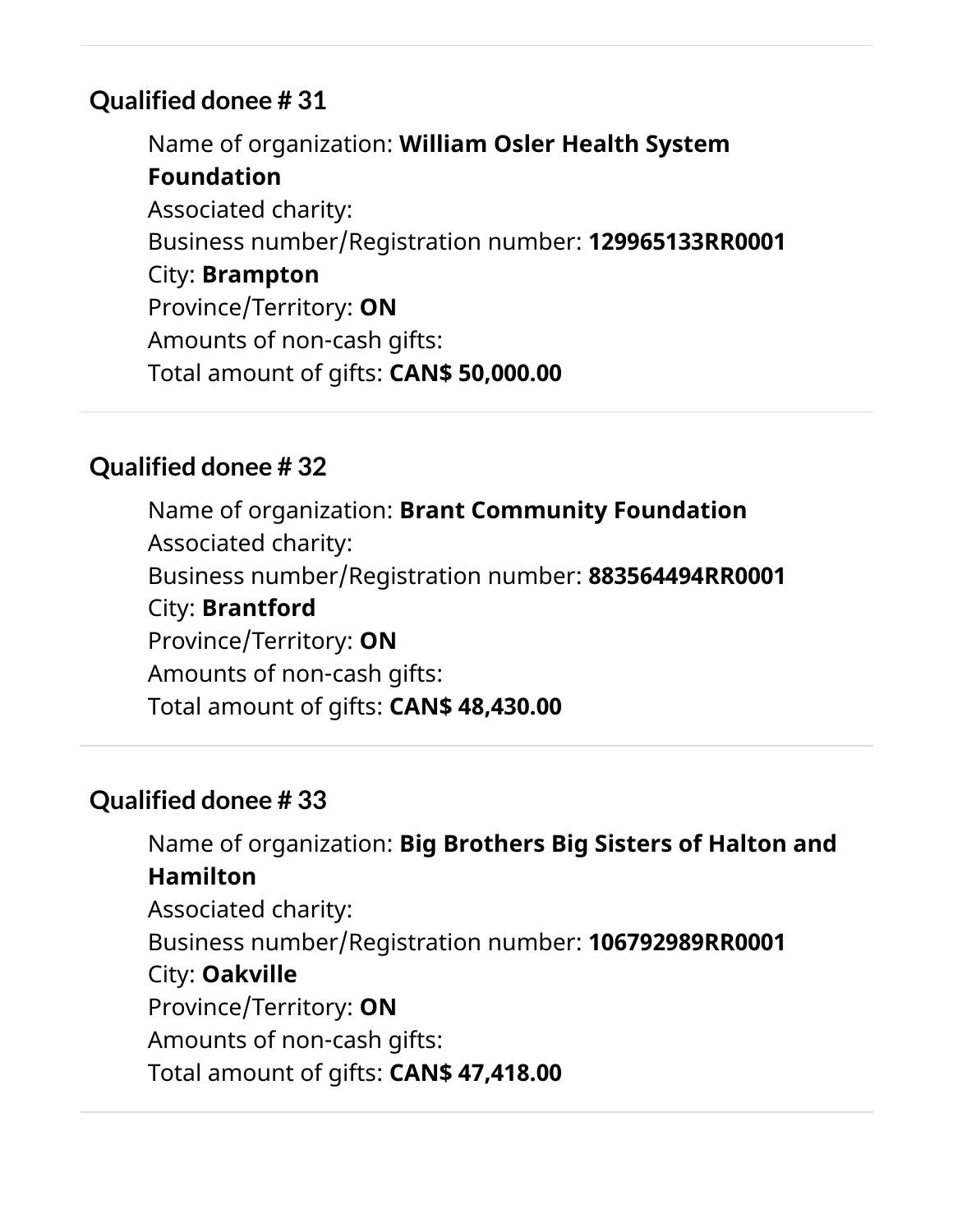Name of organization: **Sexual Assault & Violence Intervention Services (SAVIS) of** Associated charity: Business number/Registration number: **119452662RR0001** City: **Oakville** Province/Territory: **ON** Amounts of non-cash gifts: Total amount of gifts: **CAN\$ 44,028.00**

## **Qualified donee # 35**

Name of organization: **Food4Kids Halton** Associated charity: Business number/Registration number: **833297484RR0001** City: **Burlington** Province/Territory: **ON** Amounts of non-cash gifts: Total amount of gifts: **CAN\$ 42,500.00**

## **Qualified donee # 36**

Name of organization: **The Salvation Army Ontario Great Lakes Division** Associated charity: Business number/Registration number: **107951618RR0307** City: **London** Province/Territory: **ON** Amounts of non-cash gifts: Total amount of gifts: **CAN\$ 42,216.00**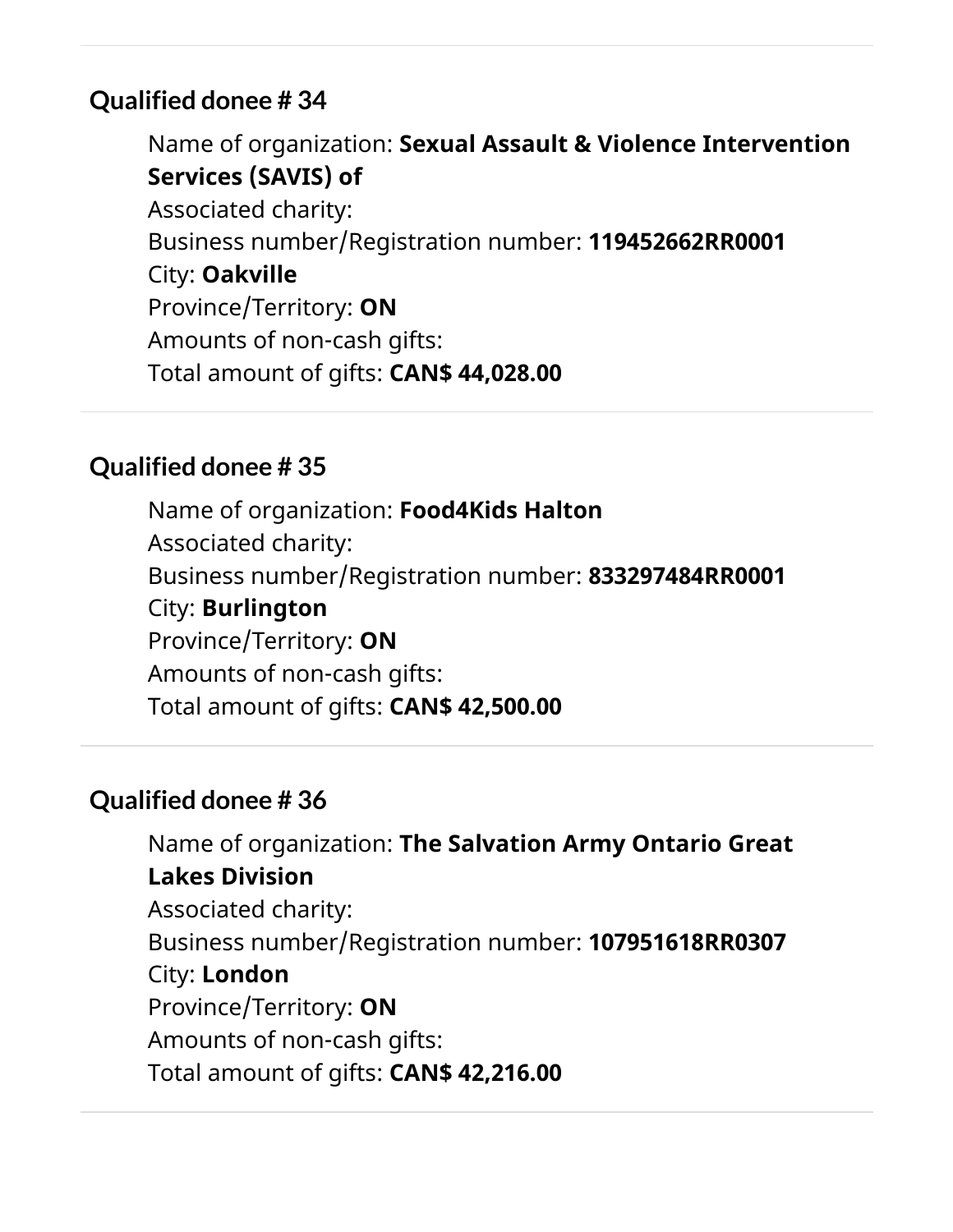Name of organization: **Halton Industry Education Council** Associated charity: Business number/Registration number: **127773554RR0001** City: **Burlington** Province/Territory: **ON** Amounts of non-cash gifts: Total amount of gifts: **CAN\$ 41,000.00**

#### **Qualified donee # 38**

Name of organization: **The Darling Home for Kids** Associated charity: Business number/Registration number: **888524840RR0001** City: **Milton** Province/Territory: **ON** Amounts of non-cash gifts: Total amount of gifts: **CAN\$ 39,524.00**

#### **Qualified donee # 39**

Name of organization: **Children's Aid Society of Halton** Associated charity: Business number/Registration number: **132003559RR0001** City: **Burlington** Province/Territory: **ON** Amounts of non-cash gifts: Total amount of gifts: **CAN\$ 38,702.00**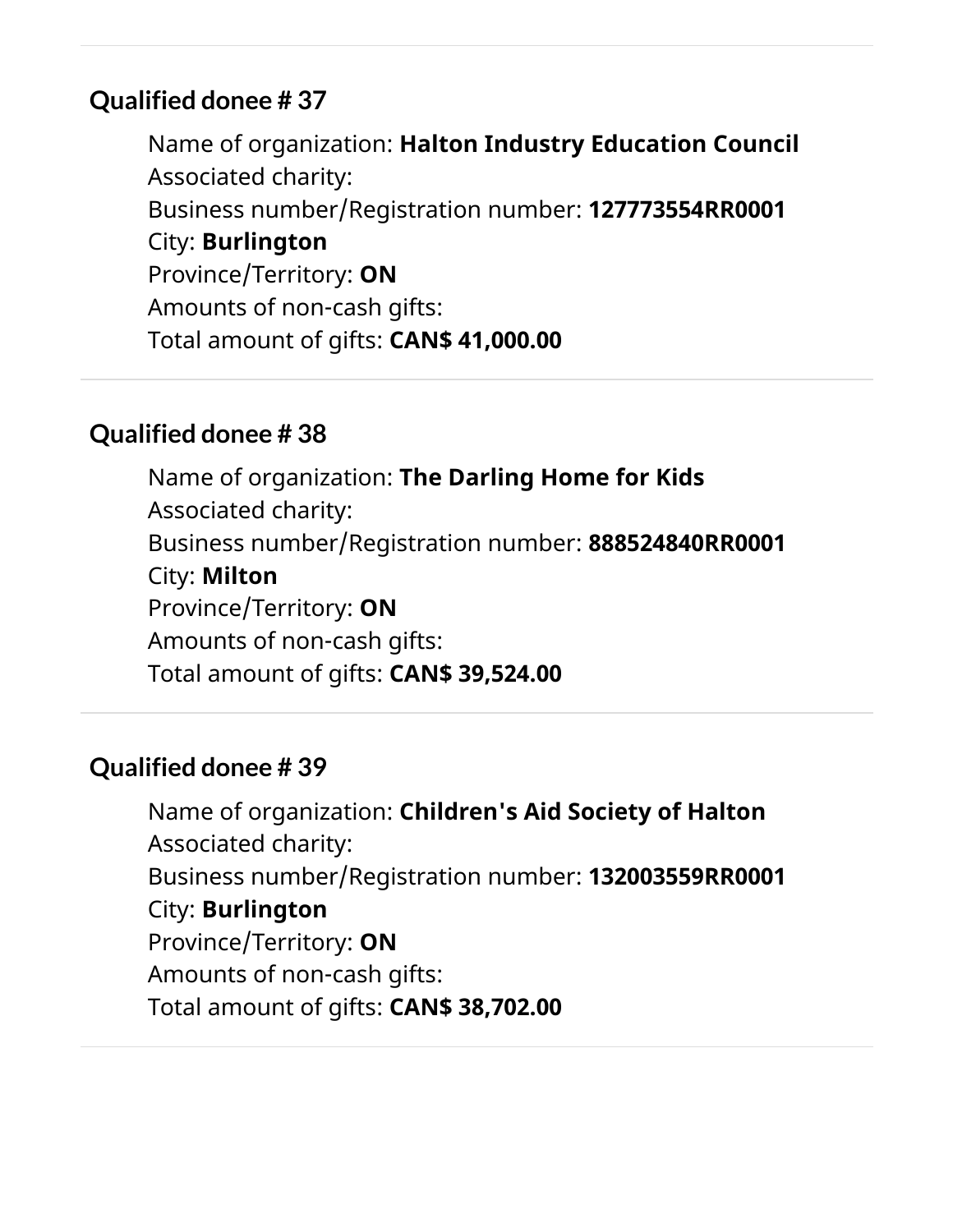Name of organization: **Central West Specialized Developmental Services** Associated charity: Business number/Registration number: **107790263RR0001** City: **Oakville** Province/Territory: **ON** Amounts of non-cash gifts: Total amount of gifts: **CAN\$ 38,123.00**

#### **Qualified donee # 41**

Name of organization: **ArtHouse for Children & Youth** Associated charity: Business number/Registration number: **858682651RR0001** City: **Oakville** Province/Territory: **ON** Amounts of non-cash gifts: Total amount of gifts: **CAN\$ 35,605.00**

#### **Qualified donee # 42**

Name of organization: **Indwell Community Homes** Associated charity: Business number/Registration number: **131295198RR0001** City: **Hamilton** Province/Territory: **ON** Amounts of non-cash gifts: Total amount of gifts: **CAN\$ 35,000.00**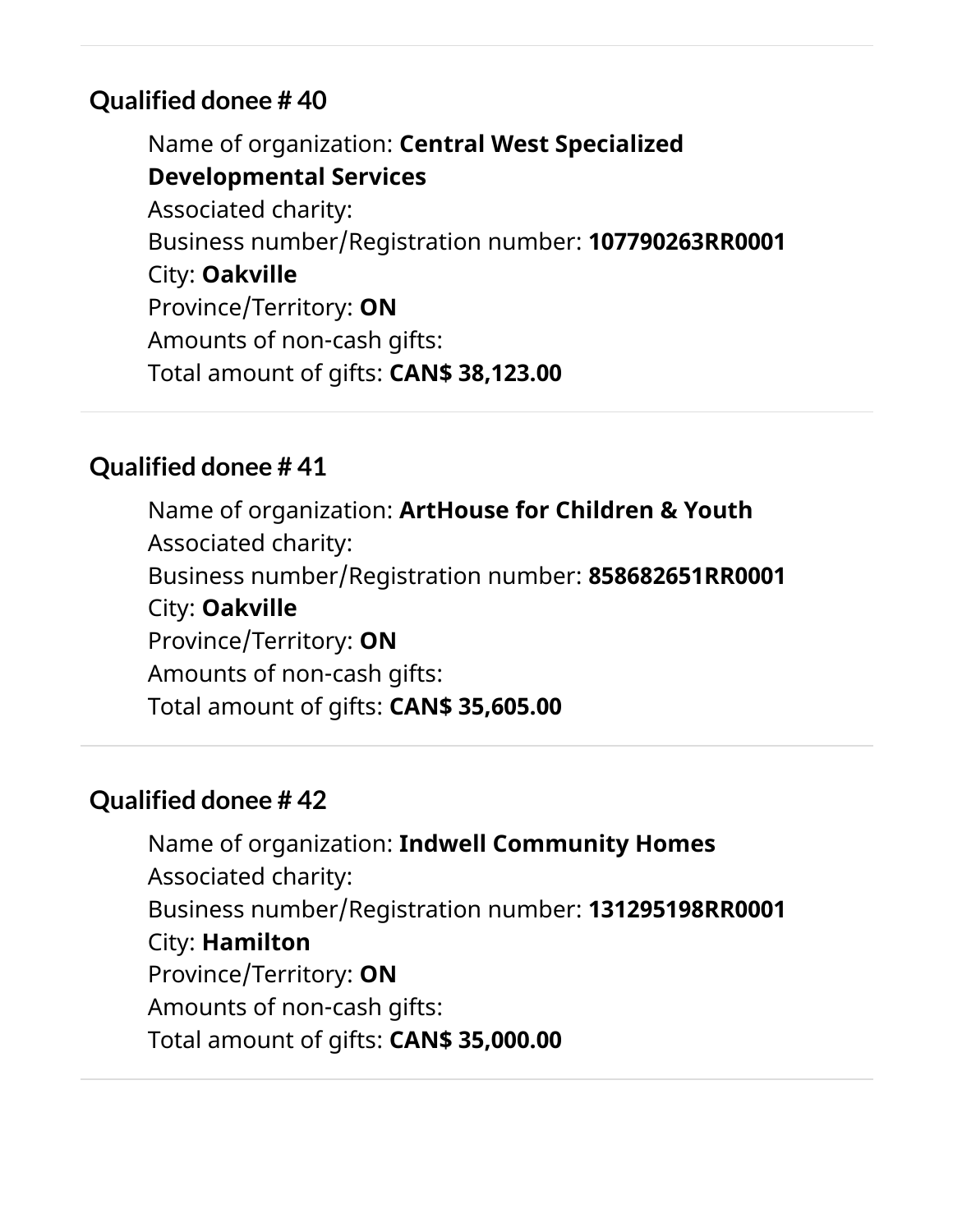Name of organization: **Oakville Senior Citizens Residence** Associated charity: Business number/Registration number: **108090432RR0001** City: **Oakville** Province/Territory: **ON** Amounts of non-cash gifts: Total amount of gifts: **CAN\$ 35,000.00**

#### **Qualified donee # 44**

Name of organization: **ROCK - Reach Out Centre for Kids** Associated charity: Business number/Registration number: **106914369RR0001** City: **Burlington** Province/Territory: **ON** Amounts of non-cash gifts: Total amount of gifts: **CAN\$ 34,924.00**

#### **Qualified donee # 45**

Name of organization: **Distress Centre Halton** Associated charity: Business number/Registration number: **107790628RR0001** City: **Oakville** Province/Territory: **ON** Amounts of non-cash gifts: Total amount of gifts: **CAN\$ 32,794.00**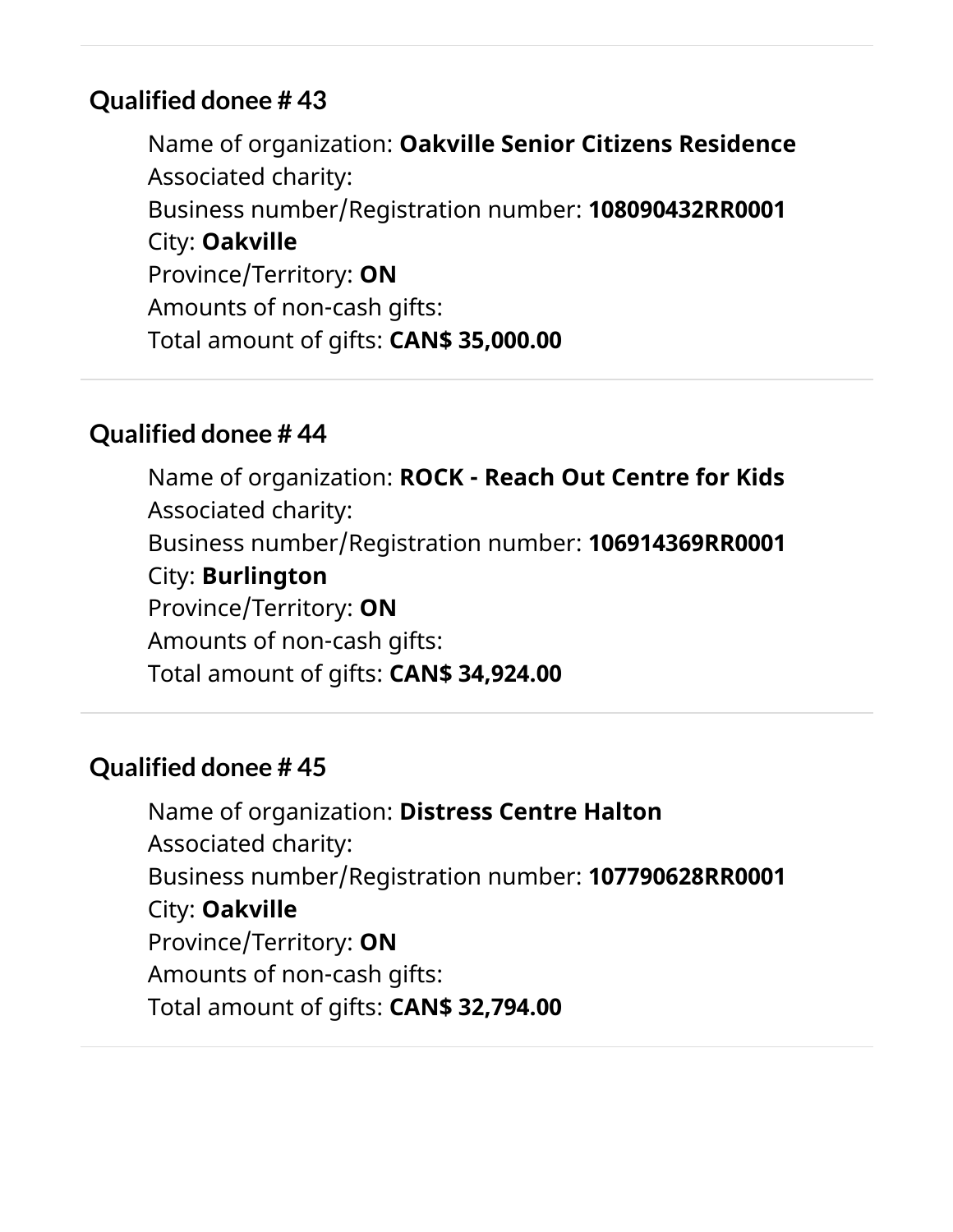Name of organization: **Heartache2Hope** Associated charity: Business number/Registration number: **750195323RR0001** City: **Oakville** Province/Territory: **ON** Amounts of non-cash gifts: Total amount of gifts: **CAN\$ 32,736.00**

#### **Qualified donee # 47**

Name of organization: **HIPPY Halton** Associated charity: Business number/Registration number: **837847813RR0001** City: **Oakville** Province/Territory: **ON** Amounts of non-cash gifts: Total amount of gifts: **CAN\$ 32,500.00**

#### **Qualified donee # 48**

Name of organization: **YMCA of Oakville** Associated charity: Business number/Registration number: **119064400RR0001** City: **Oakville** Province/Territory: **ON** Amounts of non-cash gifts: Total amount of gifts: **CAN\$ 31,500.00**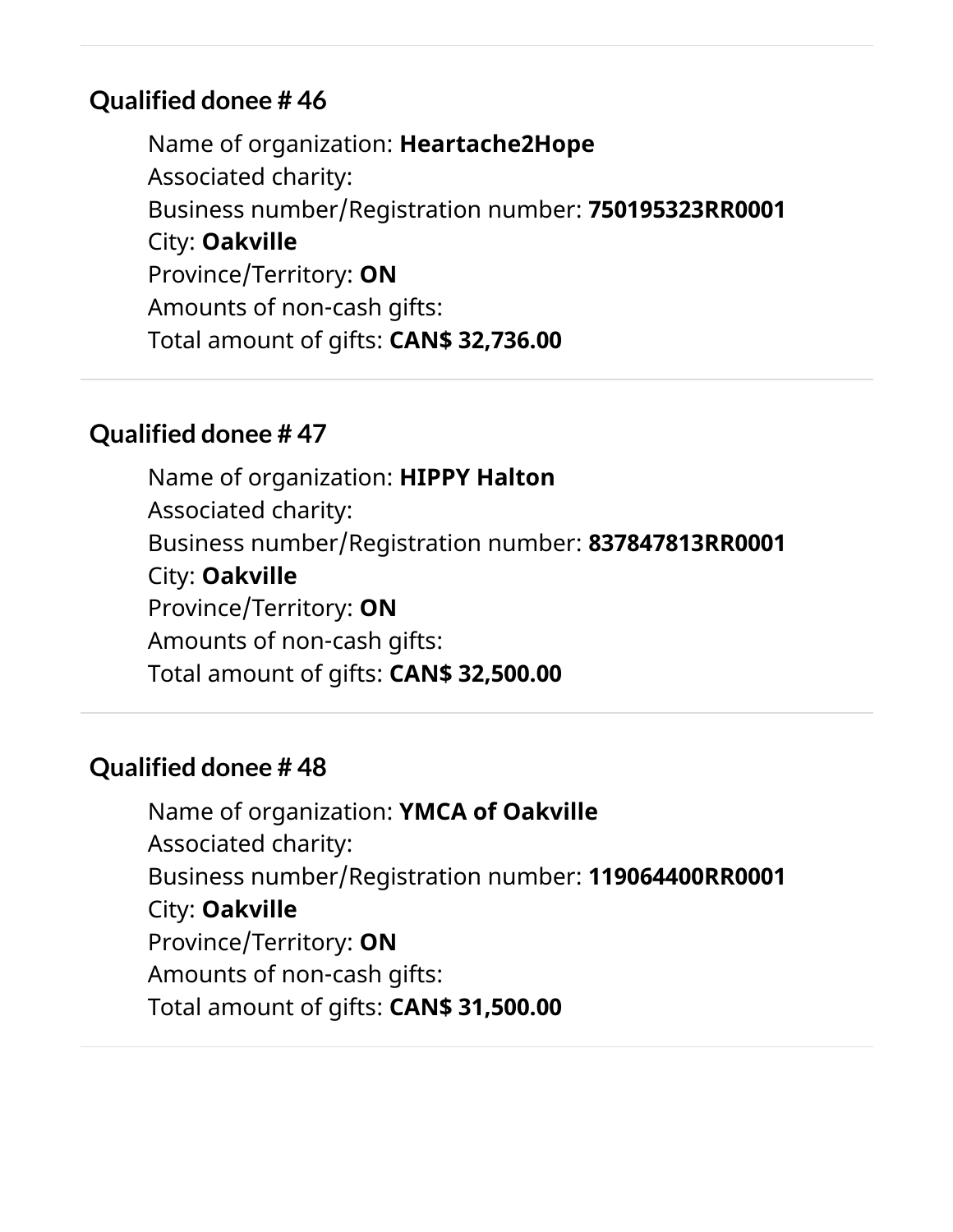Name of organization: **Friends of the Orphans Canada** Associated charity: Business number/Registration number: **118932730RR0001** City: **Guelph** Province/Territory: **ON** Amounts of non-cash gifts: Total amount of gifts: **CAN\$ 30,000.00**

#### **Qualified donee # 50**

Name of organization: **Western University** Associated charity: Business number/Registration number: **108162587RR0001** City: **London** Province/Territory: **ON** Amounts of non-cash gifts: Total amount of gifts: **CAN\$ 30,000.00**

#### **Qualified donee # 51**

Name of organization: **Oak Park Neighbourhood Centre** Associated charity: Business number/Registration number: **855402244RR0001** City: **Oakville** Province/Territory: **ON** Amounts of non-cash gifts: Total amount of gifts: **CAN\$ 29,920.00**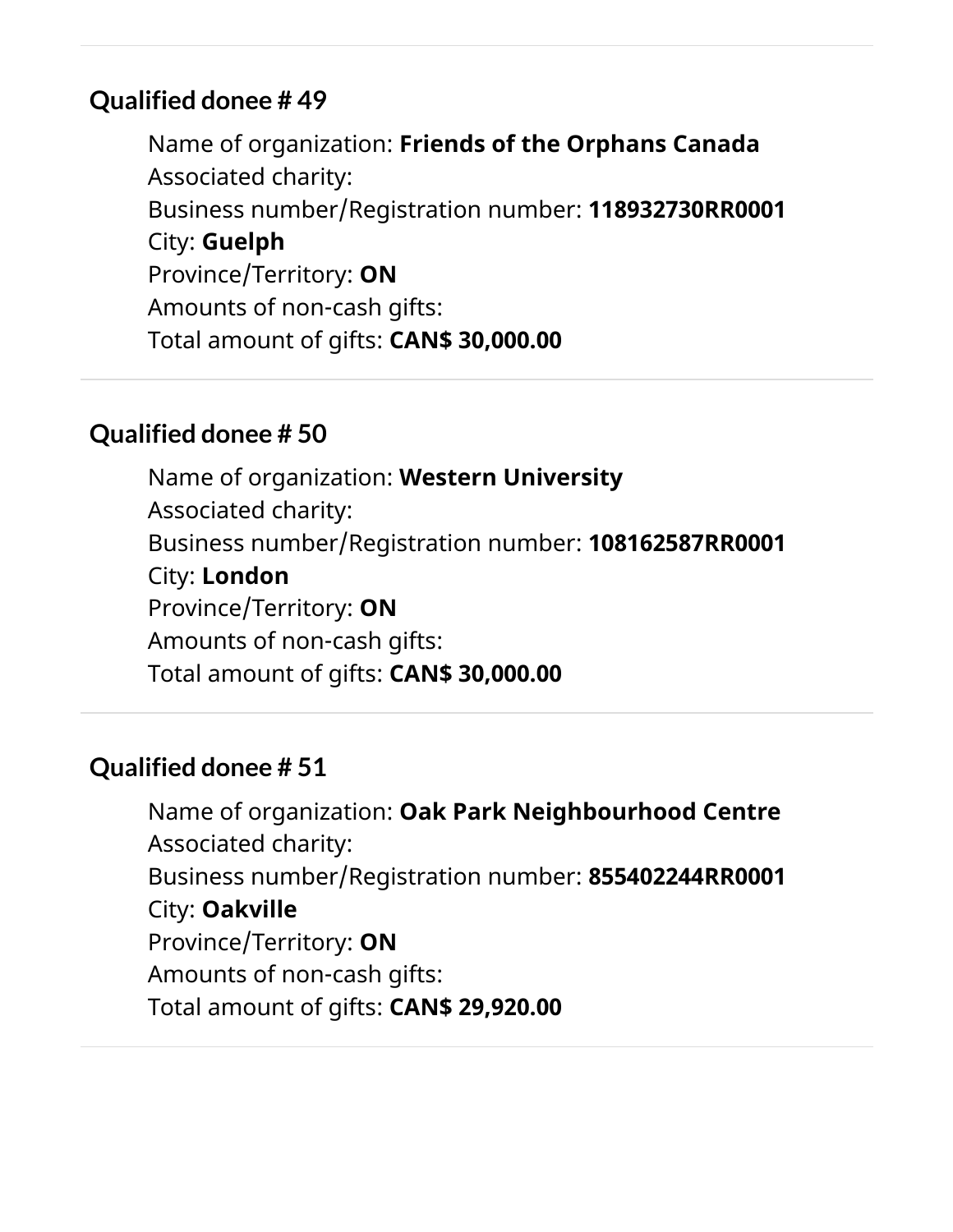Name of organization: **Doctors Without Borders Canada** Associated charity: Business number/Registration number: **135275857RR0001** City: **Toronto** Province/Territory: **ON** Amounts of non-cash gifts: Total amount of gifts: **CAN\$ 28,997.00**

#### **Qualified donee # 53**

Name of organization: **Ian Anderson House Foundation** Associated charity: Business number/Registration number: **138904602RR0001** City: **Oakville** Province/Territory: **ON** Amounts of non-cash gifts: Total amount of gifts: **CAN\$ 28,728.00**

#### **Qualified donee # 54**

Name of organization: **Halton Food For Thought** Associated charity: Business number/Registration number: **847636958RR0001** City: **Burlington** Province/Territory: **ON** Amounts of non-cash gifts: Total amount of gifts: **CAN\$ 28,342.00**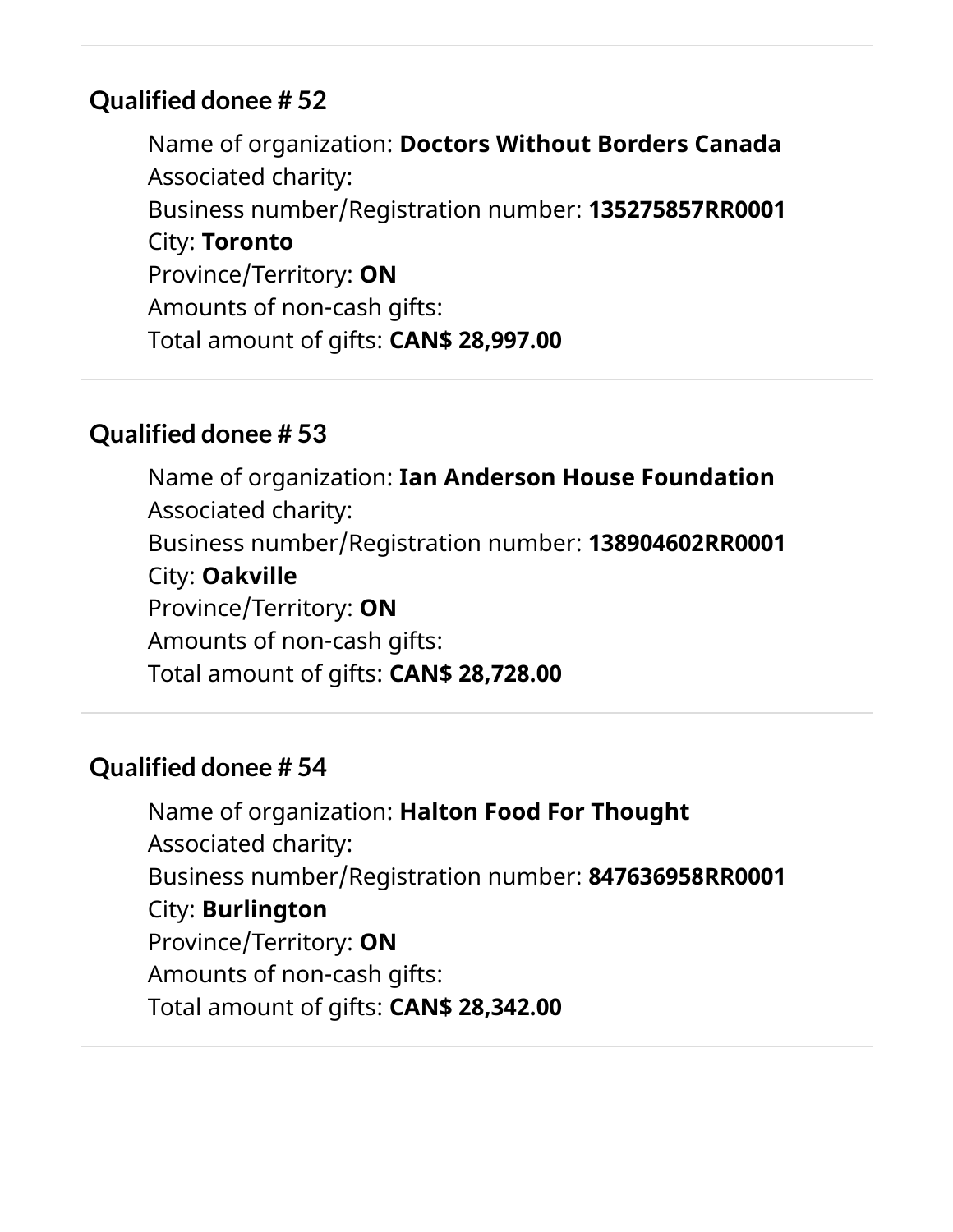Name of organization: **Oakville Public Library** Associated charity: Business number/Registration number: **119248169RR0001** City: **Oakville** Province/Territory: **ON** Amounts of non-cash gifts: Total amount of gifts: **CAN\$ 27,264.00**

#### **Qualified donee # 56**

Name of organization: **Children's Aid Foundation of Halton** Associated charity: Business number/Registration number: **134922475RR0001** City: **Burlington** Province/Territory: **ON** Amounts of non-cash gifts: Total amount of gifts: **CAN\$ 26,933.00**

#### **Qualified donee # 57**

Name of organization: **Shaarei-Beth El Congregation of Halton** Associated charity: Business number/Registration number: **107972234RR0001** City: **Oakville** Province/Territory: **ON** Amounts of non-cash gifts: Total amount of gifts: **CAN\$ 26,543.00**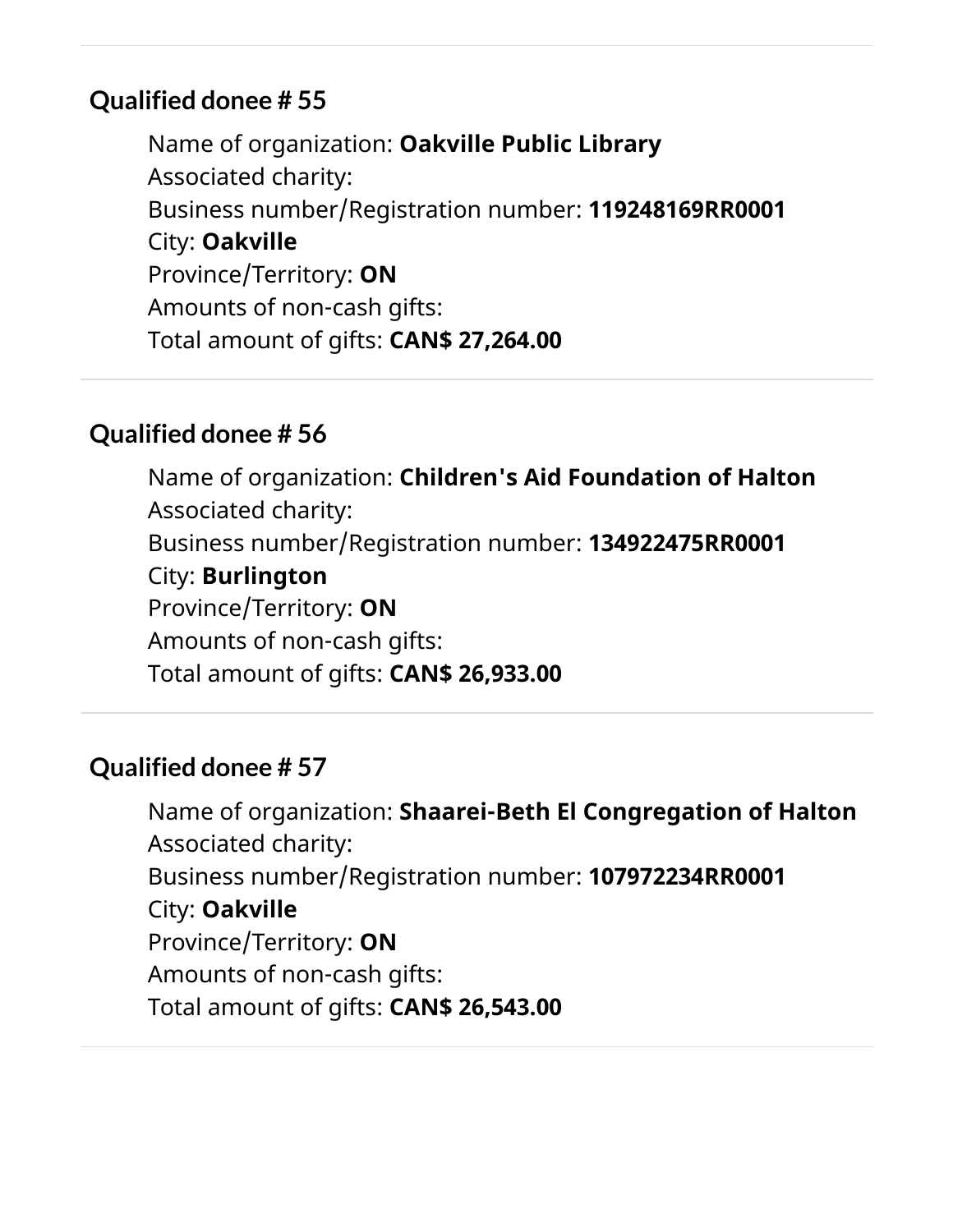Name of organization: **Shifra Homes Inc.** Associated charity: Business number/Registration number: **808262471RR0001** City: **Burlington** Province/Territory: **ON** Amounts of non-cash gifts: Total amount of gifts: **CAN\$ 26,348.00**

#### **Qualified donee # 59**

Name of organization: **Grace Anglican Church** Associated charity: Business number/Registration number: **108099771RR0006** City: **Milton** Province/Territory: **ON** Amounts of non-cash gifts: Total amount of gifts: **CAN\$ 26,297.00**

#### **Qualified donee # 60**

Name of organization: **Amnesty International (Canada) - National Office** Associated charity: Business number/Registration number: **118785914RR0001** City: **Ottawa** Province/Territory: **ON** Amounts of non-cash gifts: Total amount of gifts: **CAN\$ 26,297.00**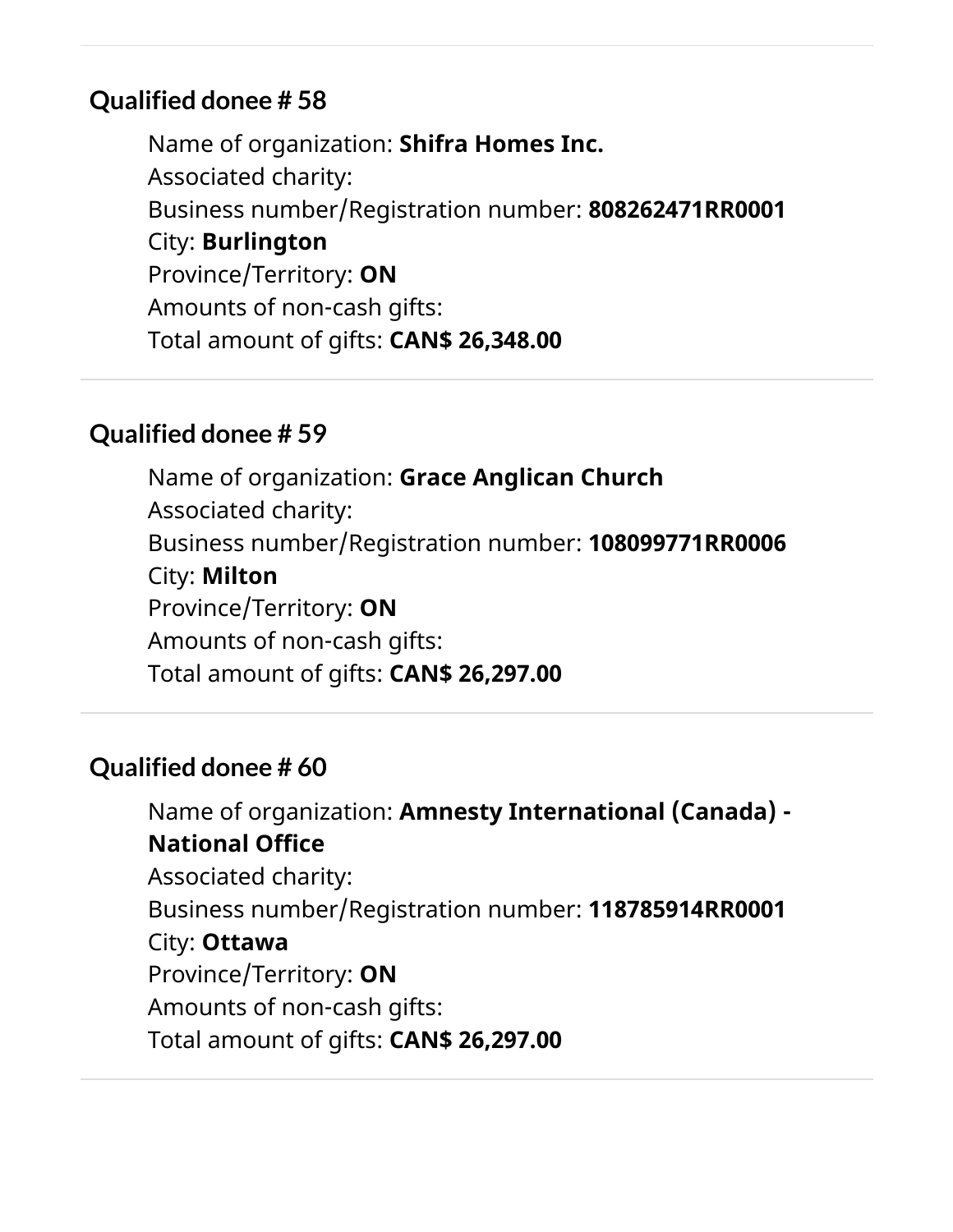Name of organization: **Canadian Friends Service Committee** Associated charity: Business number/Registration number: **132146549RR0001** City: **Toronto** Province/Territory: **ON** Amounts of non-cash gifts: Total amount of gifts: **CAN\$ 26,297.00**

#### **Qualified donee # 62**

Name of organization: **S.H.A.R.E. Agricultural Foundation** Associated charity: Business number/Registration number: **131507428RR0001** City: **Inglewood** Province/Territory: **ON** Amounts of non-cash gifts: Total amount of gifts: **CAN\$ 26,297.00**

#### **Qualified donee # 63**

Name of organization: **March of Dimes Canada** Associated charity: Business number/Registration number: **107883928RR0001** City: **Toronto** Province/Territory: **ON** Amounts of non-cash gifts: Total amount of gifts: **CAN\$ 26,230.00**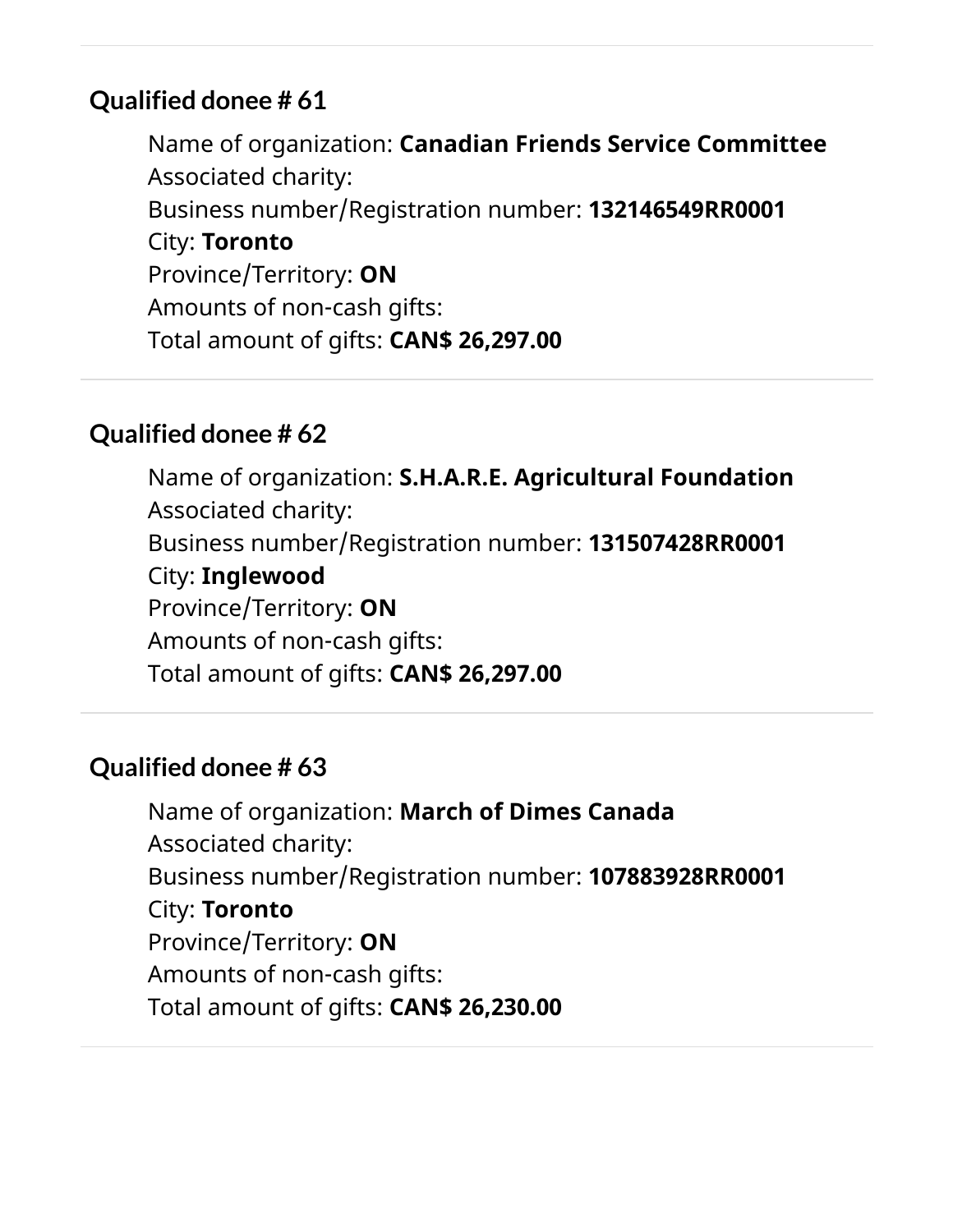Name of organization: **Oakville & Milton Humane Society** Associated charity: Business number/Registration number: **119064350RR0001** City: **Oakville** Province/Territory: **ON** Amounts of non-cash gifts: Total amount of gifts: **CAN\$ 25,942.00**

#### **Qualified donee # 65**

Name of organization: **Canadian Mental Health Association - Halton Region Branch** Associated charity: Business number/Registration number: **106863475RR0001** City: **Oakville** Province/Territory: **ON** Amounts of non-cash gifts: Total amount of gifts: **CAN\$ 24,525.00**

## **Qualified donee # 66**

Name of organization: **The Willow Foundation** Associated charity: Business number/Registration number: **869031385RR0001** City: **Oakville** Province/Territory: **ON** Amounts of non-cash gifts: Total amount of gifts: **CAN\$ 20,845.00**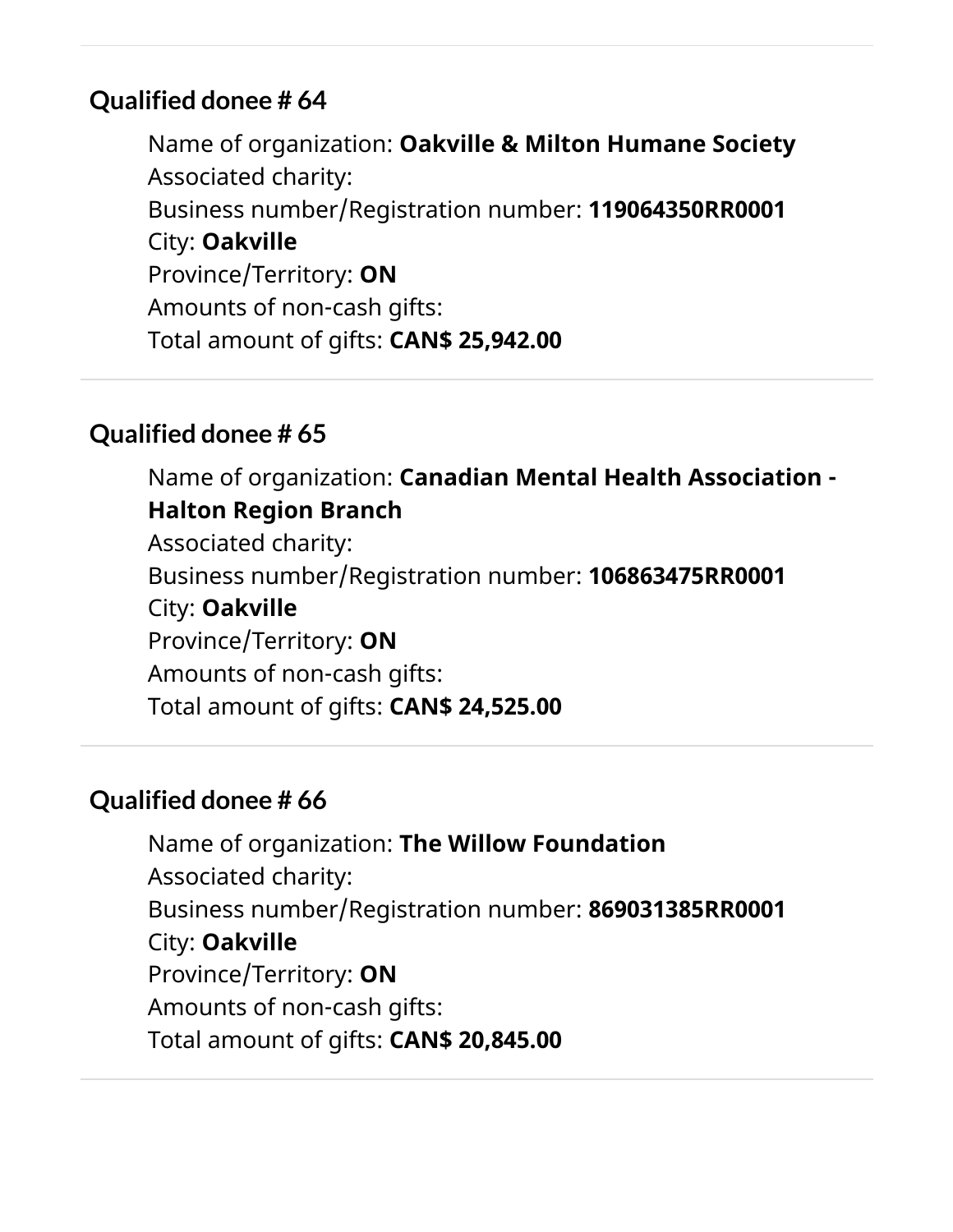Name of organization: **Chartwell Baptist Church** Associated charity: Business number/Registration number: **843967464RR0001** City: **Oakville** Province/Territory: **ON** Amounts of non-cash gifts: Total amount of gifts: **CAN\$ 20,500.00**

#### **Qualified donee # 68**

Name of organization: **Black Mentorship Inc** Associated charity: Business number/Registration number: **748829470RR0001** City: **Oakville** Province/Territory: **ON** Amounts of non-cash gifts: Total amount of gifts: **CAN\$ 20,000.00**

#### **Qualified donee # 69**

Name of organization: **McGill University - University Advancement** Associated charity: Business number/Registration number: **119128981RR0001** City: **Montreal** Province/Territory: **QC** Amounts of non-cash gifts: Total amount of gifts: **CAN\$ 20,000.00**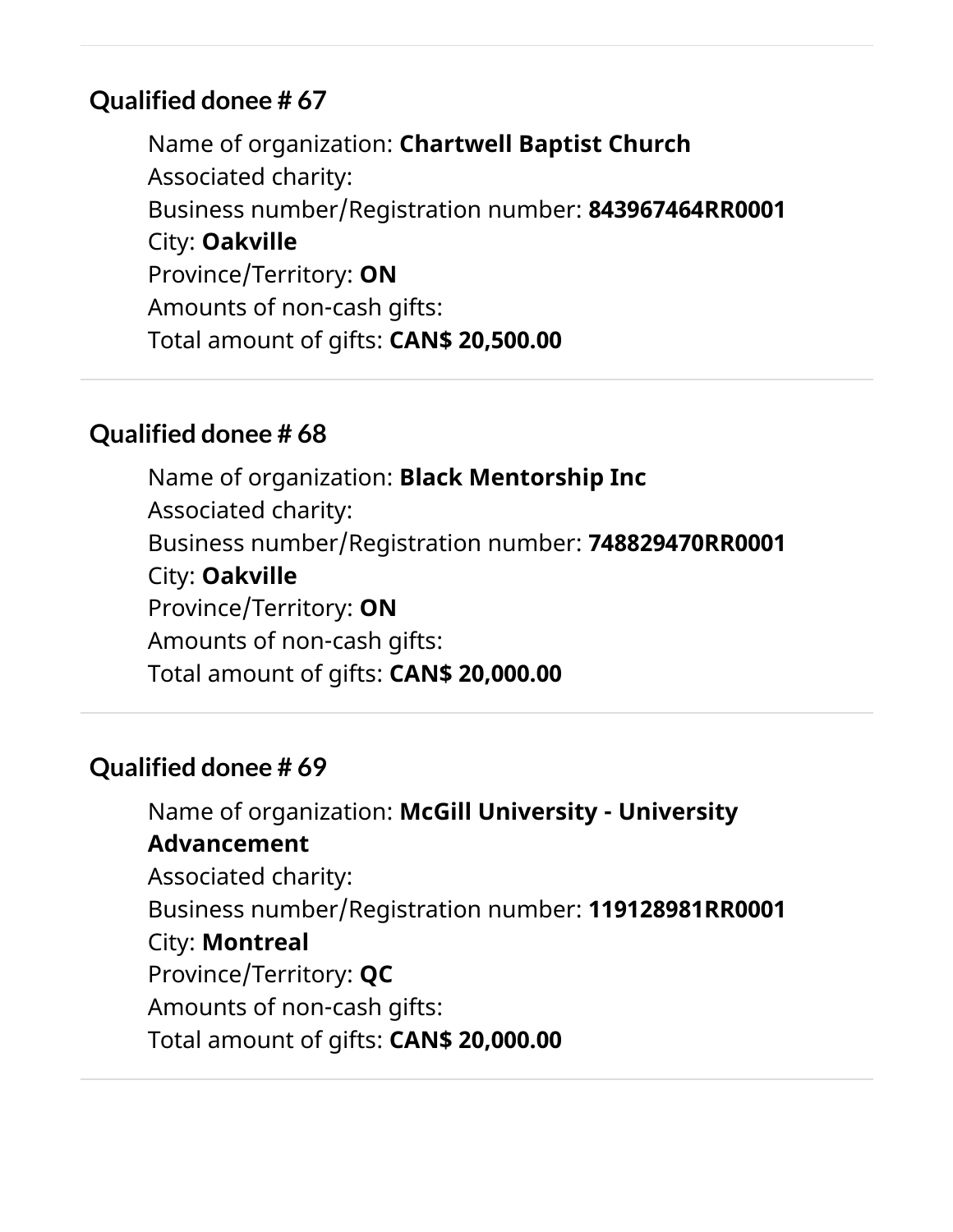Name of organization: **Rotary Club of Kitchener Grand River Charitable Foundation** Associated charity: Business number/Registration number: **138203971RR0001** City: **Kitchener** Province/Territory: **ON** Amounts of non-cash gifts: Total amount of gifts: **CAN\$ 20,000.00**

## **Qualified donee # 71**

Name of organization: **Veteran Helping Veteran** Associated charity: Business number/Registration number: **821826195RR0001** City: **Brampton** Province/Territory: **ON** Amounts of non-cash gifts: Total amount of gifts: **CAN\$ 20,000.00**

## **Qualified donee # 72**

Name of organization: **Halton Learning Foundation (HLF)** Associated charity: Business number/Registration number: **889975223RR0001** City: **Burlington** Province/Territory: **ON** Amounts of non-cash gifts: Total amount of gifts: **CAN\$ 18,670.00**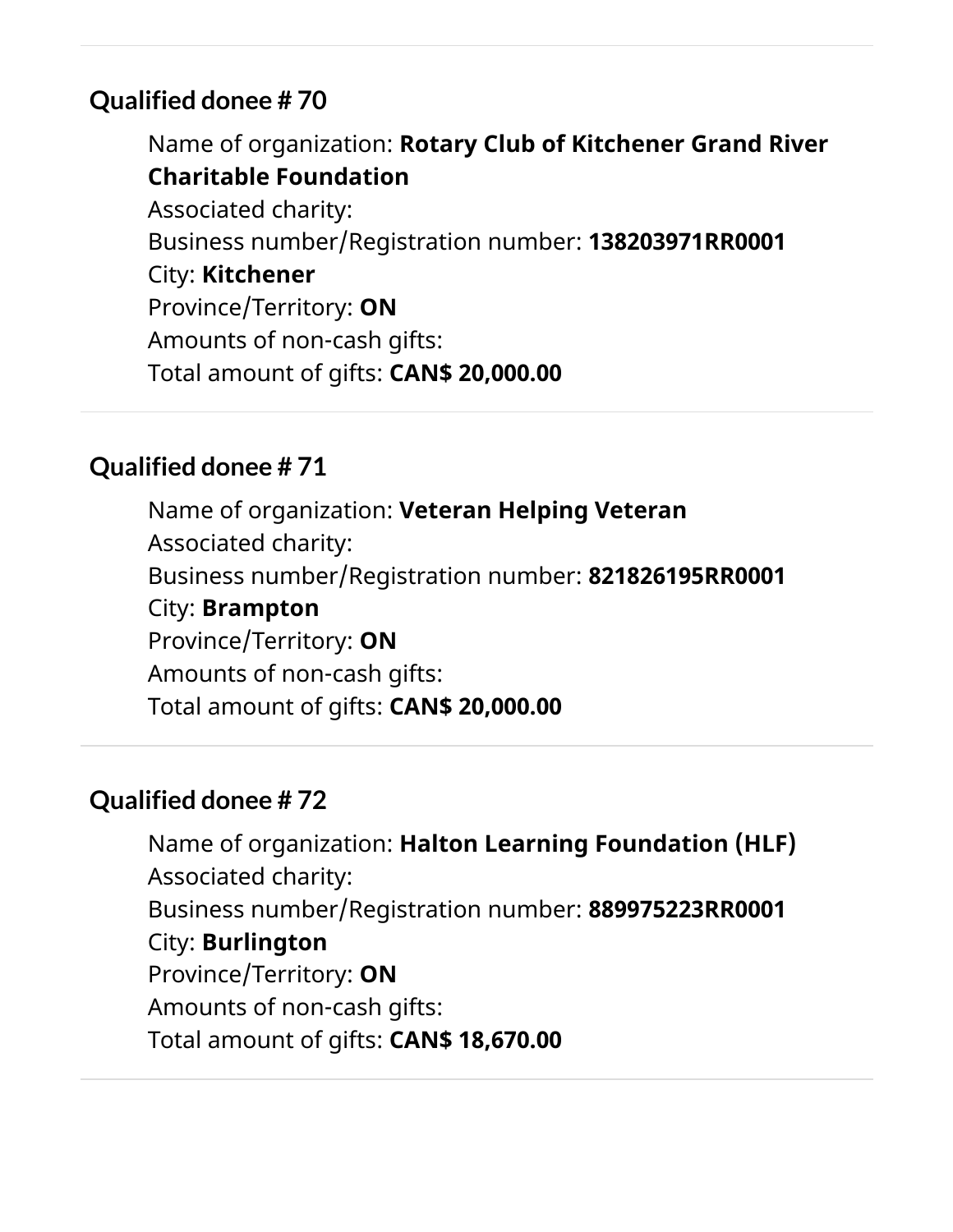Name of organization: **Society of Saint Vincent de Paul** Associated charity: Business number/Registration number: **132410671RR0001** City: **Gloucester** Province/Territory: **ON** Amounts of non-cash gifts: Total amount of gifts: **CAN\$ 16,250.00**

#### **Qualified donee # 74**

Name of organization: **Willing Hearts International Society - Canada** Associated charity: Business number/Registration number: **853516946RR0001** City: **North Vancou** Province/Territory: **BC** Amounts of non-cash gifts: Total amount of gifts: **CAN\$ 16,000.00**

## **Qualified donee # 75**

Name of organization: **Habitat for Humanity Halton-Mississauga** Associated charity: Business number/Registration number: **866072432RR0001** City: **Burlington** Province/Territory: **ON** Amounts of non-cash gifts: Total amount of gifts: **CAN\$ 15,621.00**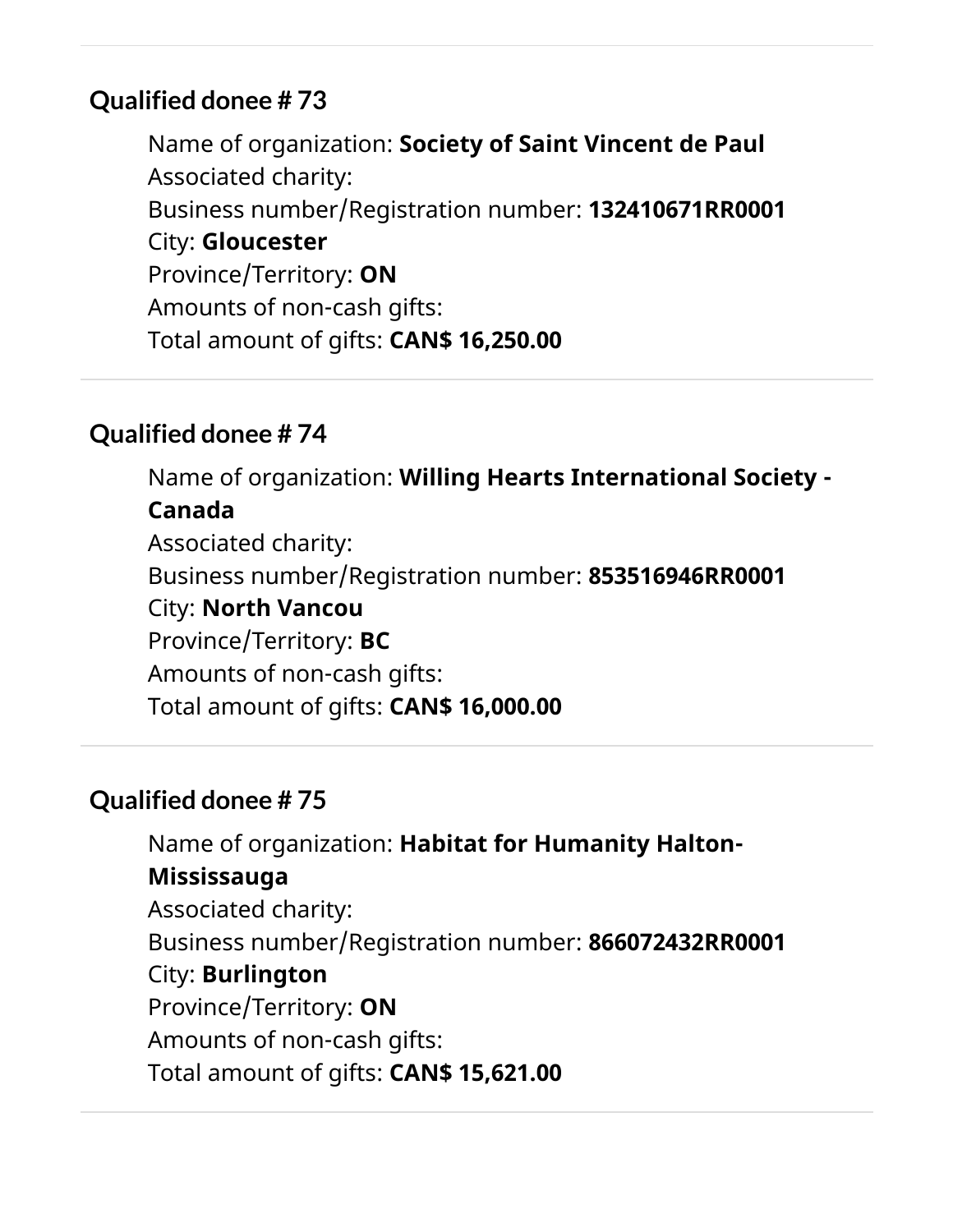Name of organization: **Beautiful World Canada Foundation** Associated charity: Business number/Registration number: **842133480RR0001** City: **Toronto** Province/Territory: **ON** Amounts of non-cash gifts: Total amount of gifts: **CAN\$ 15,560.00**

#### **Qualified donee # 77**

Name of organization: **Boys and Girls Clubs of Winnipeg** Associated charity: Business number/Registration number: **130636962RR0001** City: **Winnipeg** Province/Territory: **MB** Amounts of non-cash gifts: Total amount of gifts: **CAN\$ 15,000.00**

#### **Qualified donee # 78**

Name of organization: **Confederation College** Associated charity: Business number/Registration number: **106966427RR0002** City: **Thunder Bay** Province/Territory: **ON** Amounts of non-cash gifts: Total amount of gifts: **CAN\$ 15,000.00**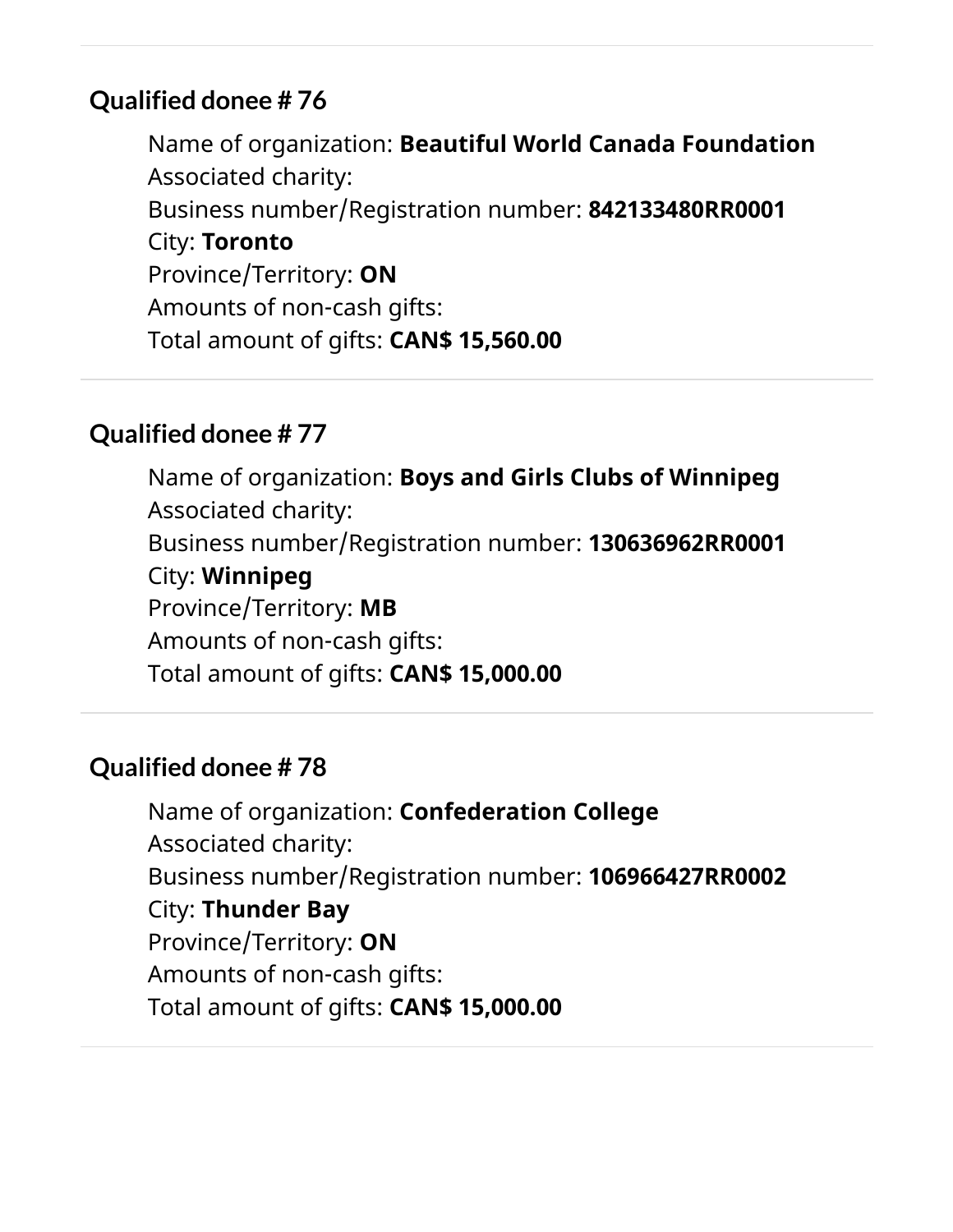Name of organization: **May Court Club of Oakville** Associated charity: Business number/Registration number: **119244614RR0001** City: **Oakville** Province/Territory: **ON** Amounts of non-cash gifts: Total amount of gifts: **CAN\$ 15,000.00**

#### **Qualified donee # 80**

Name of organization: **Umoja Operation Compassion Society of British Columbia** Associated charity: Business number/Registration number: **886425909RR0001** City: **Surrey** Province/Territory: **BC** Amounts of non-cash gifts: Total amount of gifts: **CAN\$ 15,000.00**

## **Qualified donee # 81**

Name of organization: **St. Jude's Anglican Church** Associated charity: Business number/Registration number: **108099771R0086** City: **Oakville** Province/Territory: **ON** Amounts of non-cash gifts: Total amount of gifts: **CAN\$ 14,831.00**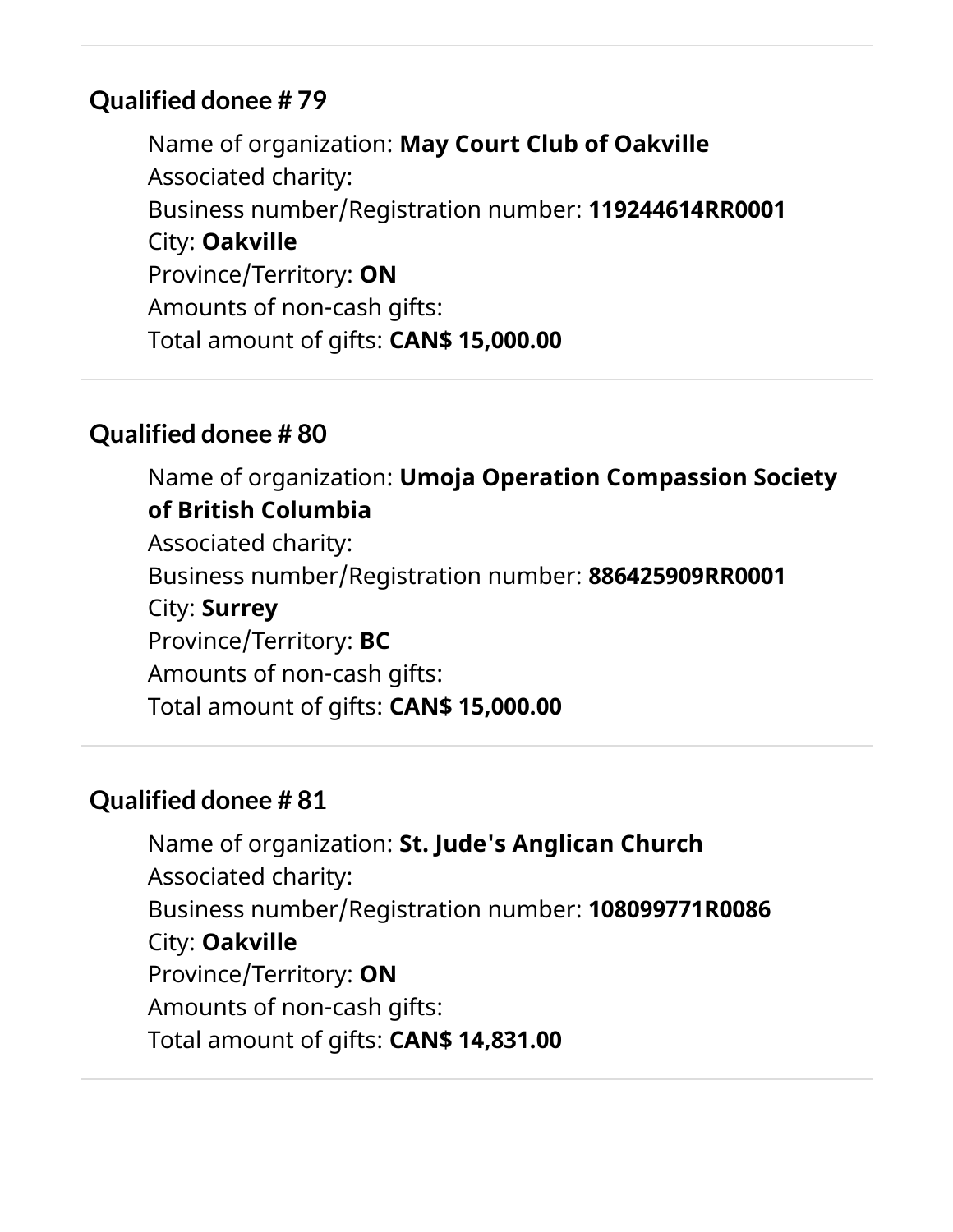Name of organization: **Easter Seals Society of Ontario** Associated charity: Business number/Registration number: **119068377RR0001** City: **Burlington** Province/Territory: **ON** Amounts of non-cash gifts: Total amount of gifts: **CAN\$ 14,500.00**

#### **Qualified donee # 83**

Name of organization: **Kids Help Phone/Jeunesse, J'ecoute** Associated charity: Business number/Registration number: **130005846RR0001** City: **Toronto** Province/Territory: **ON** Amounts of non-cash gifts: Total amount of gifts: **CAN\$ 13,835.00**

#### **Qualified donee # 84**

Name of organization: **Stephen Leacock Foundation for Children** Associated charity: Business number/Registration number: **890014541RR0001** City: **Toronto** Province/Territory: **ON** Amounts of non-cash gifts: Total amount of gifts: **CAN\$ 13,500.00**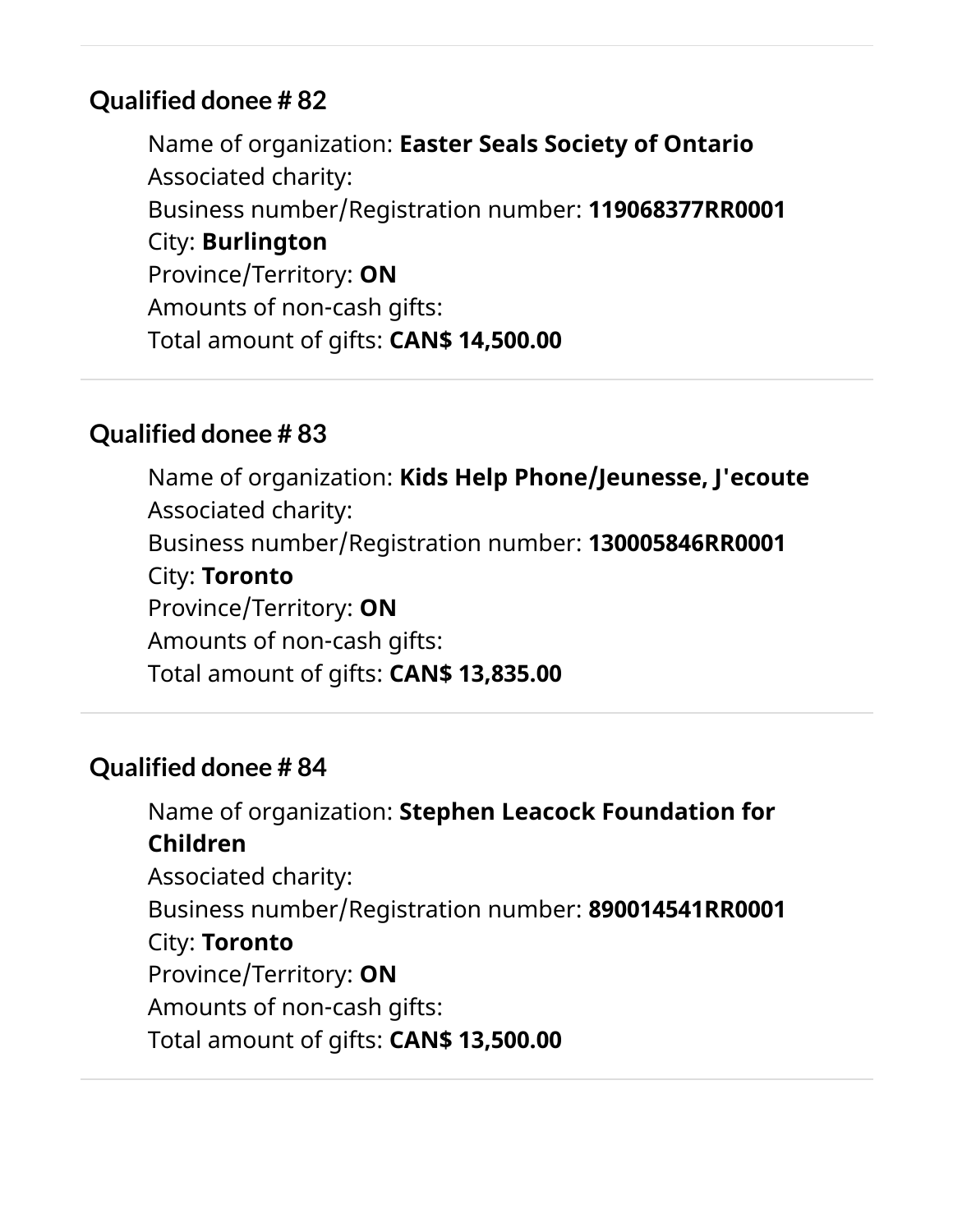Name of organization: **Boston Presbyterian Church** Associated charity: Business number/Registration number: **118813872RR0001** City: **Milton** Province/Territory: **ON** Amounts of non-cash gifts: Total amount of gifts: **CAN\$ 12,778.00**

#### **Qualified donee # 86**

Name of organization: **Georgetown Hospital Foundation** Associated charity: Business number/Registration number: **820012276RR0001** City: **Georgetown** Province/Territory: **ON** Amounts of non-cash gifts: Total amount of gifts: **CAN\$ 12,778.00**

#### **Qualified donee # 87**

Name of organization: **Hillcrest United Church - Hornby Pastoral Charge** Associated charity: Business number/Registration number: **132786955RR0001** City: **Georgetown** Province/Territory: **ON** Amounts of non-cash gifts: Total amount of gifts: **CAN\$ 12,778.00**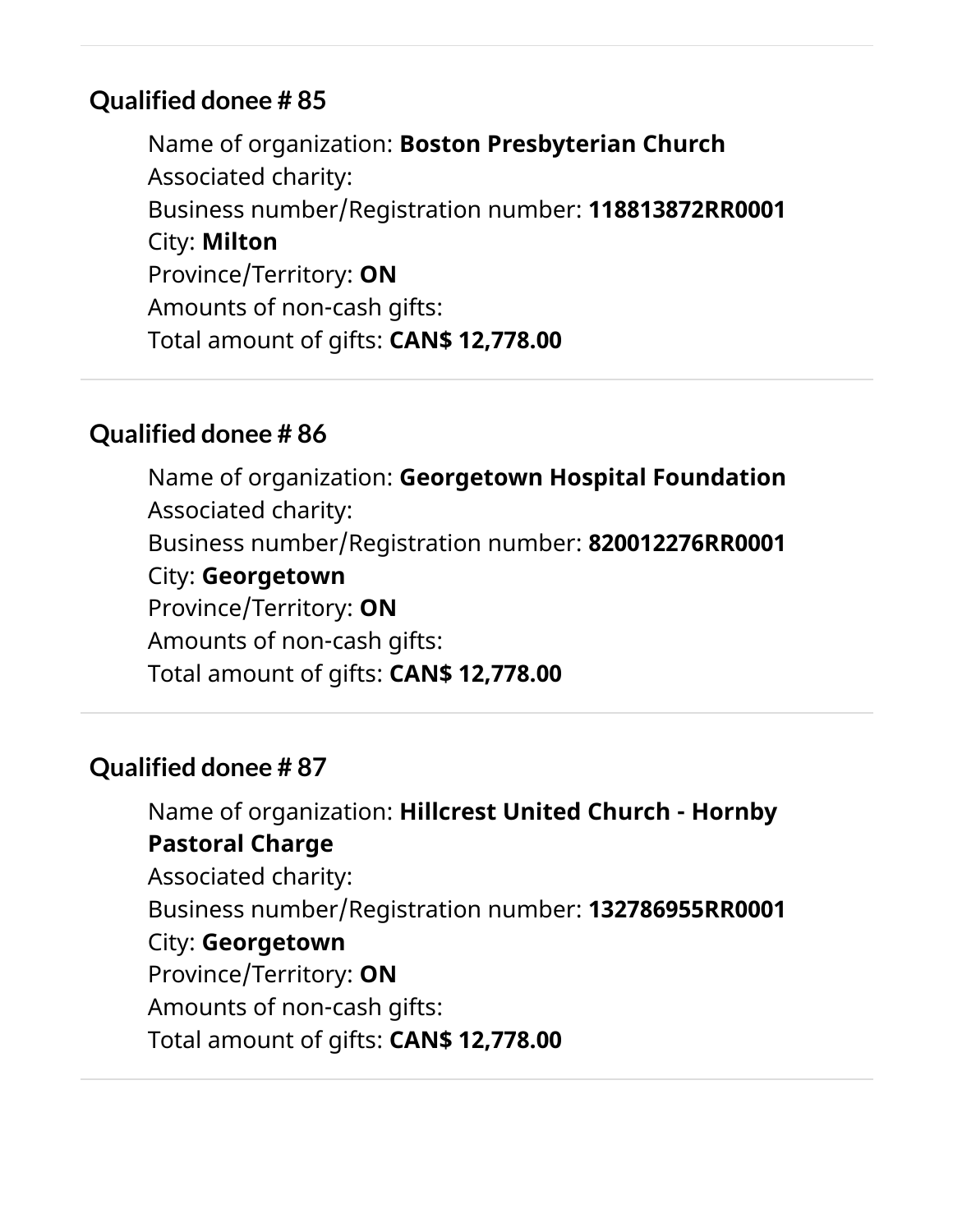Name of organization: **Milton District Hospital Foundation** Associated charity: Business number/Registration number: **119245330RR0001** City: **Milton** Province/Territory: **ON** Amounts of non-cash gifts: Total amount of gifts: **CAN\$ 12,778.00**

#### **Qualified donee # 89**

Name of organization: **Joshua Creek Heritage Art Centre** Associated charity: Business number/Registration number: **804159820RR0001** City: **Oakville** Province/Territory: **ON** Amounts of non-cash gifts: Total amount of gifts: **CAN\$ 11,537.00**

#### **Qualified donee # 90**

Name of organization: **The Salvation Army Oakville** Associated charity: Business number/Registration number: **107951618RR0323** City: **Oakville** Province/Territory: **ON** Amounts of non-cash gifts: Total amount of gifts: **CAN\$ 11,200.00**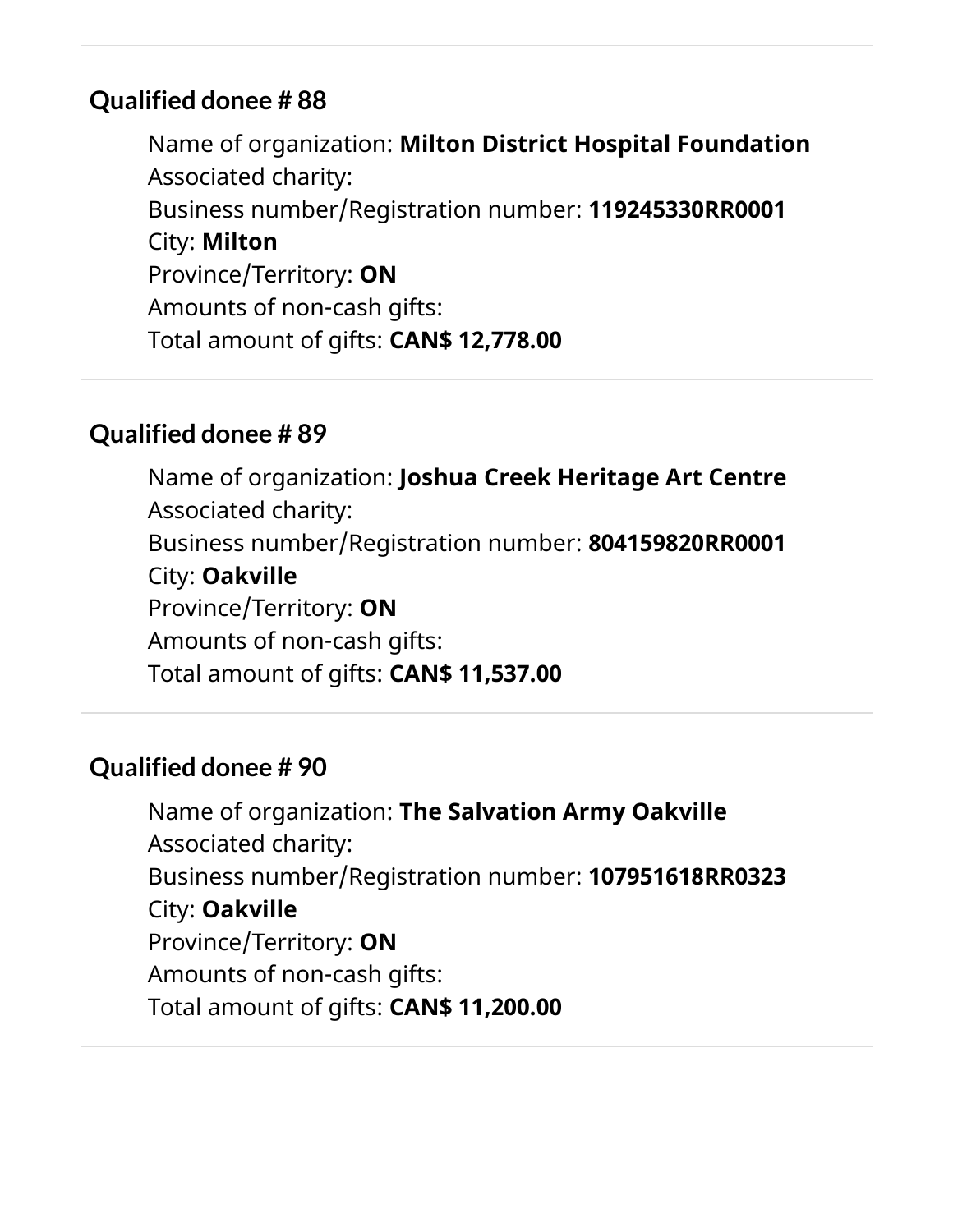Name of organization: **University of Waterloo** Associated charity: Business number/Registration number: **119260685RR0001** City: **Waterloo** Province/Territory: **ON** Amounts of non-cash gifts: Total amount of gifts: **CAN\$ 11,100.00**

#### **Qualified donee # 92**

Name of organization: **Oakville Chamber Orchestra (OCO)** Associated charity: Business number/Registration number: **889674222RR0001** City: **Oakville** Province/Territory: **ON** Amounts of non-cash gifts: Total amount of gifts: **CAN\$ 11,015.00**

#### **Qualified donee # 93**

Name of organization: **Appleby College** Associated charity: Business number/Registration number: **119212983RR0001** City: **Oakville** Province/Territory: **ON** Amounts of non-cash gifts: Total amount of gifts: **CAN\$ 10,950.00**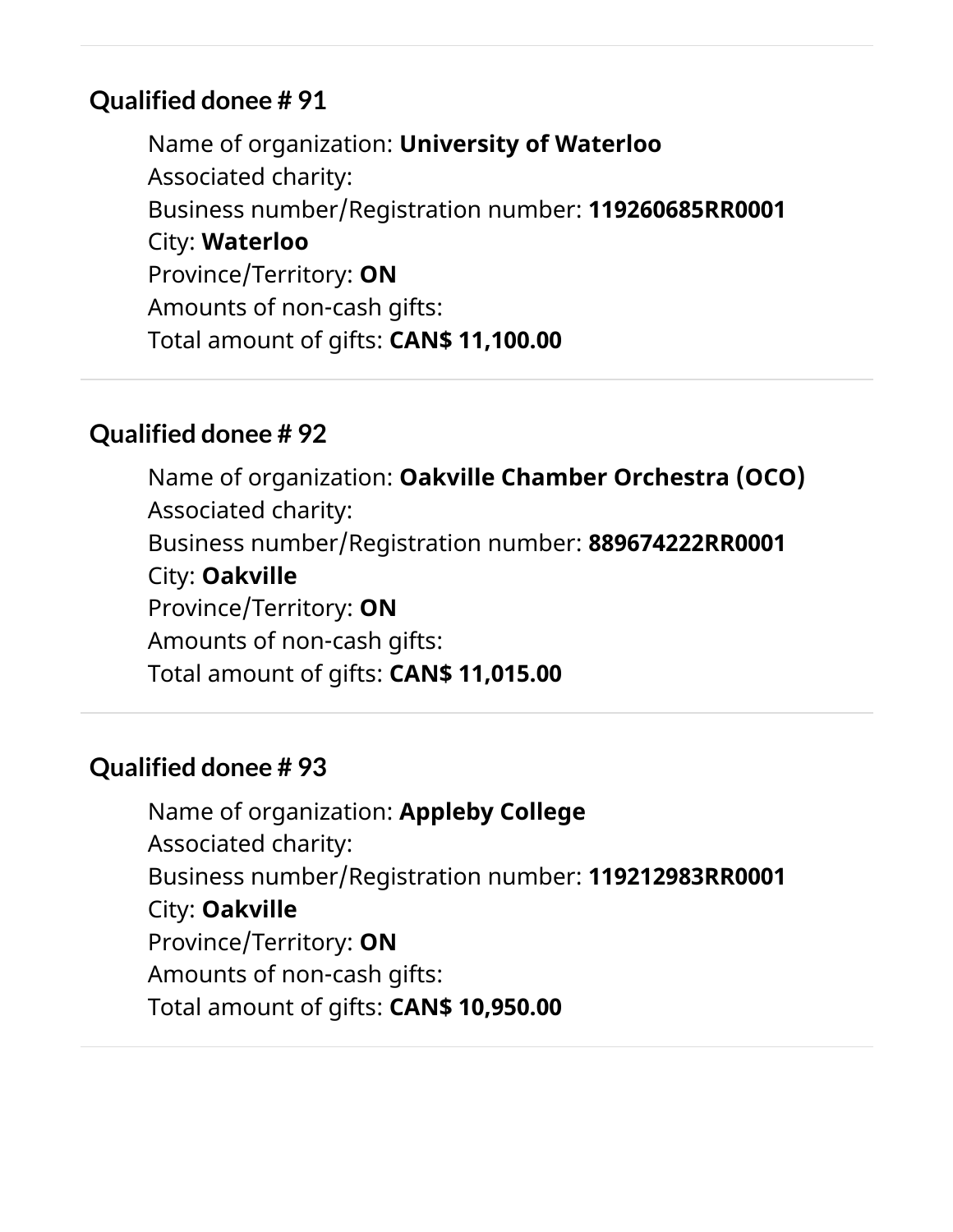Name of organization: **The Women's Centre of Halton** Associated charity: Business number/Registration number: **134949395RR0001** City: **Oakville** Province/Territory: **ON** Amounts of non-cash gifts: Total amount of gifts: **CAN\$ 10,869.00**

#### **Qualified donee # 95**

Name of organization: **Darryl Hall (Radius Child and Youth Services)** Associated charity: Business number/Registration number: **137412656RR0001** City: **Oakville** Province/Territory: **ON** Amounts of non-cash gifts: Total amount of gifts: **CAN\$ 10,762.00**

## **Qualified donee # 96**

Name of organization: **University of Guelph** Associated charity: Business number/Registration number: **108161829RR0001** City: **Guelph** Province/Territory: **ON** Amounts of non-cash gifts: Total amount of gifts: **CAN\$ 10,736.00**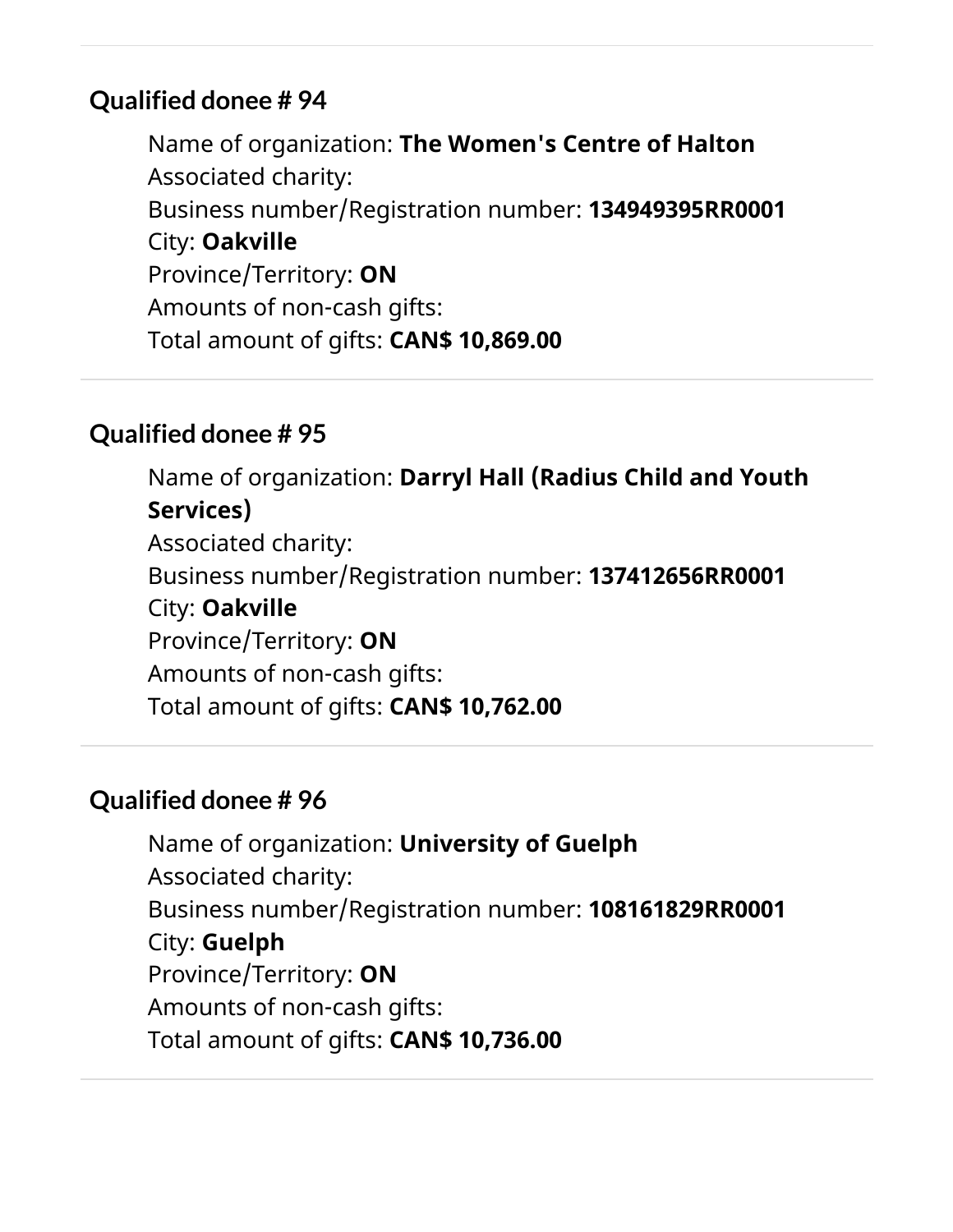Name of organization: **Heart and Stroke Foundation of Ontario** Associated charity: Business number/Registration number: **107472839RR0001** City: **Toronto** Province/Territory: **ON** Amounts of non-cash gifts: Total amount of gifts: **CAN\$ 10,124.00**

#### **Qualified donee # 98**

Name of organization: **ADAPT** Associated charity: Business number/Registration number: **889123444RR0001** City: **Oakville** Province/Territory: **ON** Amounts of non-cash gifts: Total amount of gifts: **CAN\$ 10,000.00**

#### **Qualified donee # 99**

Name of organization: **Clan Mothers Turtle Lodge Incorporated** Associated charity: Business number/Registration number: **866806755RR0001** City: **Winnipeg** Province/Territory: **MB** Amounts of non-cash gifts: Total amount of gifts: **CAN\$ 10,000.00**